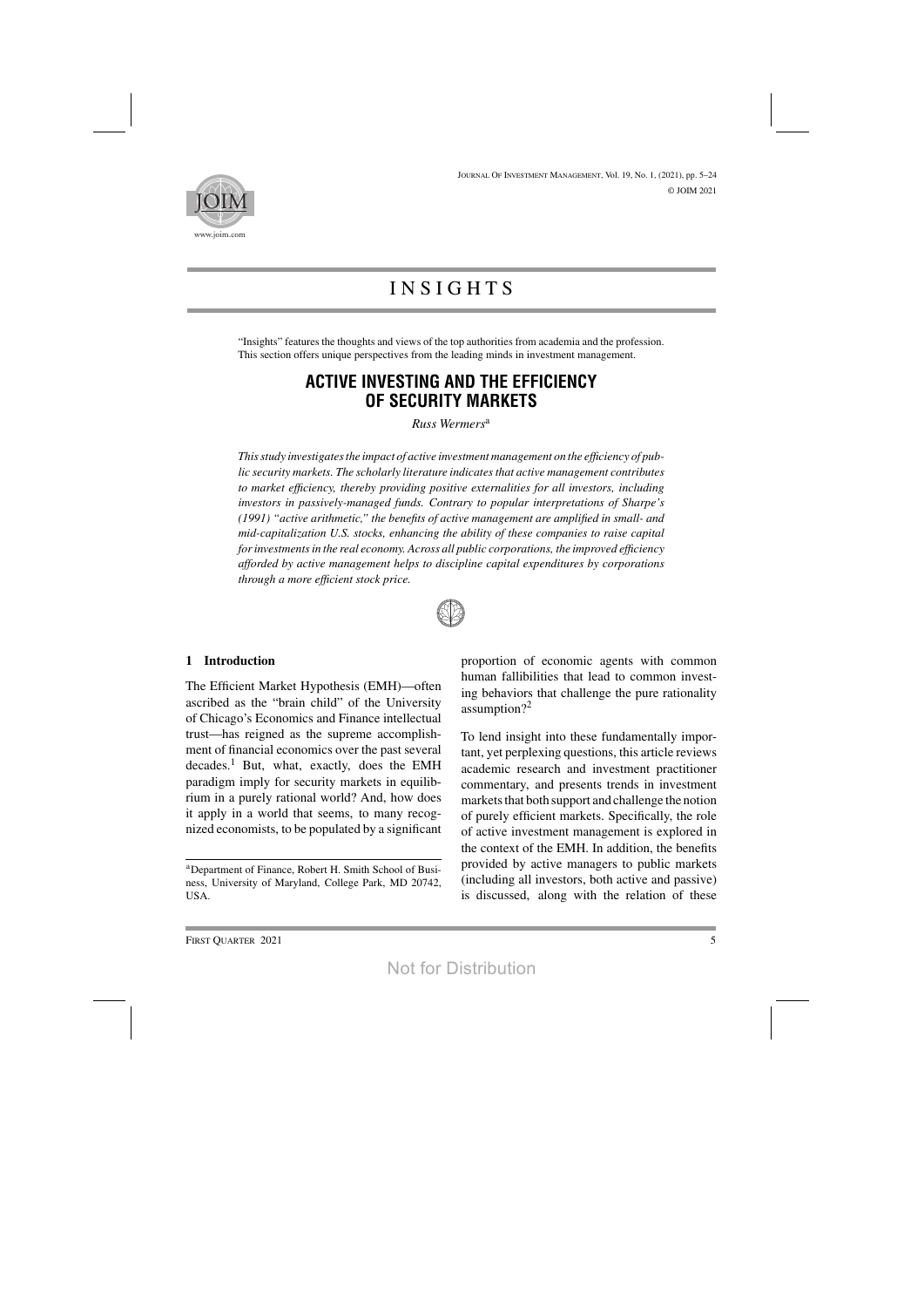benefits to a world where the EMH (or a variant thereof) holds or, alternatively, to a world where the EMH may not govern markets for extended periods—such as during the "dot-com bubble" of the late 1990s, during the financial crisis of 2007 to 2009, or during the Eurozone crisis of 2011. To conclude, this paper explores trends in passive management and its implications for the relevance of the EMH—that is, the assumption that public security markets are well functioning with few or no disruptions or dislocations so that corporations face a cost-of-capital that is appropriate for the level of risk and expected return of their capital projects. In such a world, the overall economy benefits from an efficient allocation of capital only to attractive corporate projects.

## *1.1 The efficient market hypothesis: A brief overview*

The EMH is a compelling theory that serves as a useful starting point for thinking about how financial markets operate.<sup>3</sup> At its core, the EMH says that there are no "free lunches" in financial markets. Under the common interpretation of the EMH, a given level of expected return from a security or portfolio, in excess of the risk-free rate, must be accompanied by a corresponding level of risk that is not costlessly diversifiable; this relation between expected return and systematic risk must hold across all assets in the economy (stocks, bonds, real estate, human capital, etc.).

However, there are several questions raised by this simple exposition of the EMH. For example:

(1) Does the relation between expected return and risk offered by markets stay reasonably constant over time, or can it vary substantially? If it changes over time, is it possible for a sophisticated intermediary to add value for uninformed investors by analyzing the current state of the relation?

- (2) Is the return/risk relation the same for all economic agents? Or does an economicallysignificant subset of investors see the world differently, bringing a more nuanced view of the relation and how it applies, in the cross-section, to each asset?
- (3) How does the *cost* of information gathering and interpretation affect the EMH?

The first question has been addressed by several papers which conclude that the expected return to risk relation changes substantially over time.<sup>4</sup> Importantly, some of these papers express the view that a time-varying return/risk relation remains consistent with an efficient market. The question of whether sophisticated active managers attempt to exploit such time-varying expected returns and risk for the benefit of their investors is addressed in Section 2.1.

The second and third questions have been the subject of influential studies recognizing that investors (being human) are not all alike, and that different investors choose differing strategies (such as active versus passive).<sup>5</sup> The single most widely-recognized paper addressing this idea is Grossman and Stiglitz (1980; GS). The "GS-EMH model" lays out a compelling case (mathematical equilibrium-based) that different investors have differing optimal strategies, and that different equilibrium fee levels are appropriate for investors with differing abilities for interpreting information or with differing costs of gathering information. The GS-EMH model stipulates that active management can exist in equilibrium, even in otherwise perfectly competitive markets, as long as there is a cost to gathering and processing information and that this cost varies among investors. The key to this result is that investors who are most efficient in gathering and interpreting information (i.e., those who have the lowest marginal cost) will choose to be active investors or fund managers, and will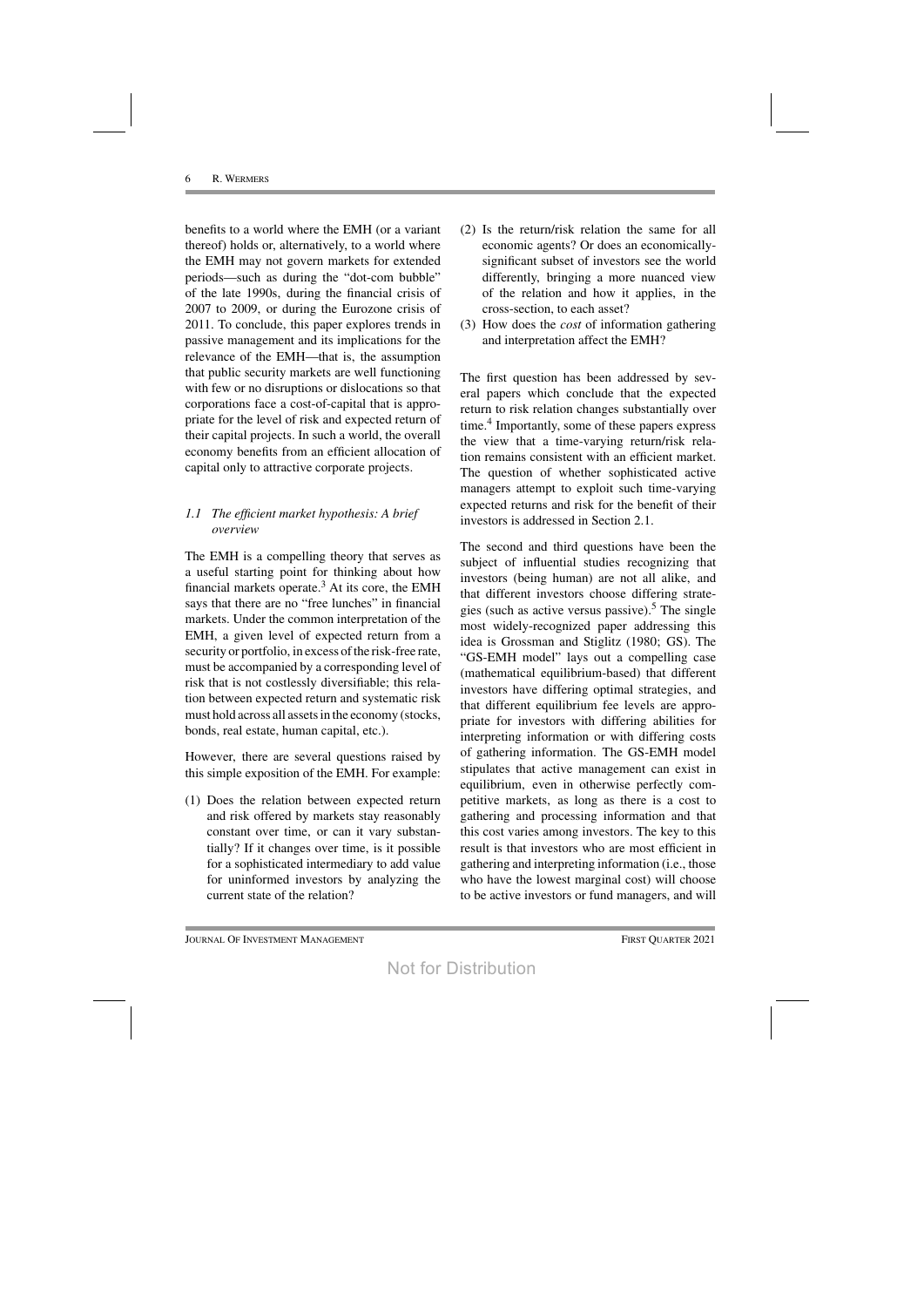be rewarded with the highest abnormal returns or market-based fee levels. Those who are less efficient will optimally choose another approach, either investing passively, or hiring one or more of the aforementioned talented active managers and paying their fees.

## *1.2 The behavioral market hypothesis: A brief overview*

Numerous papers have credibly challenged the EMH (and the GS-EMH) and its many assumptions about the rationality of investors, in an alternative view that may be termed the "Behavioral Market Hypothesis" (BMH). The BMH should not be viewed as a wholesale refutation of the EMH; instead, most adherents to the BMH believe that markets are mostly efficient, but that there are important departures from efficiency that can be exploited by savvy investors (i.e., those with lower information gathering and/or processing costs, as described in the prior section).

For irrational behavioral tendencies to affect the behavior of markets, these behaviors must be common among a significant fraction of investors. If the irrational behaviors are uncommon, they are easily exploited by rational investors, which results in the irrational investors either "learning their lesson" and changing their behavior or going bankrupt and abandoning active investing.6 By contrast, if a large number of investors are irrational, rational investors may not be willing to "swim against the tide" for fear of going bankrupt themselves before markets are corrected to rational pricing.<sup>7</sup>

Some of the most common irrational investing behaviors that scholars have identified as important are the following:

(1) Disposition: selling winners too early and holding on to losers too long, to avoid the mental pain of admitting error.

- (2) Overconfidence: overinterpreting successes as a sign of skill, even when they are partly (or largely) due to luck, usually leading to an over-investment in risky assets from mistaken optimism.
- (3) Availability: overreacting to newsthat is easy to digest or assemble, and neglecting more complex or difficult-to-interpret news, orsegments of the market where news is less readily available.
- (4) Confirmation: overreacting to news that conforms to previously-held views, and dismissing news that does not.

While these are among the most important (and market-affecting) of common investor (mis-) behaviors, there are several other documented behavioral anomalies that might affect market prices.8

## *1.3 Active and passive management through the lens of the EMH versus the BMH*

What if the Grossman–Stiglitz version of the EMH (GS-EMH) holds? What does this say about the equilibrium level of active vs. passive investments? In essence, it says that—at least in the long run—the proportion of active investors will be closely related to the marginal cost of gathering and processing information compared to the marginal revenue from conducting such activities.<sup>9</sup> If the gap between marginal revenues and costs is wide and durable, we should expect a reasonably large proportion of active management to survive in the long run (with the assumption that fixed-cost investments will be necessary by each active manager to maintain competitive marginal revenues and costs).

As an illustration, suppose that there is a new technology that enables investors to do a superior job of gathering and analyzing value-relevant information, but that this technology is only available to a limited number of fund management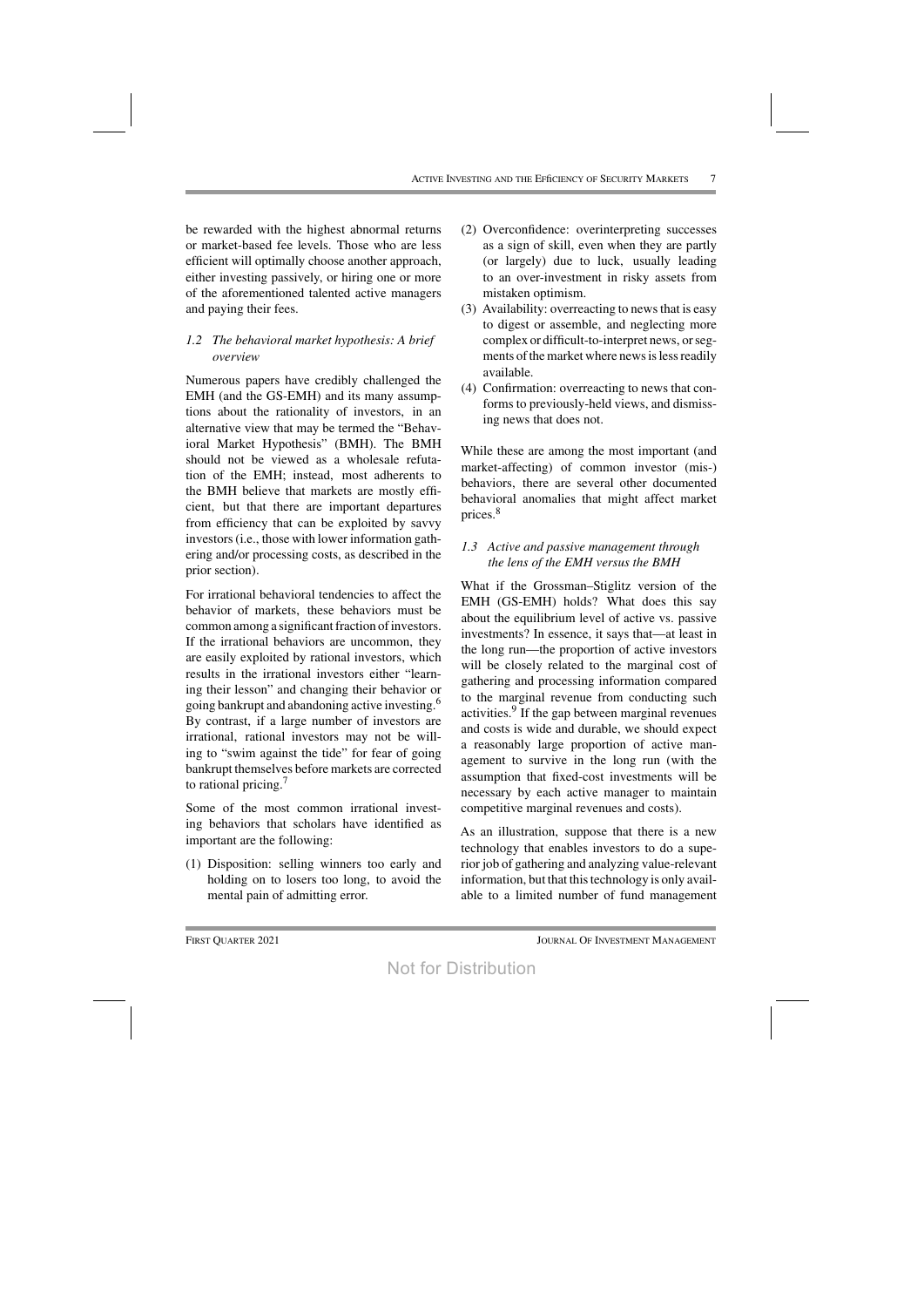companies—perhaps because implementing the technology is difficult and costly. <sup>10</sup> In such a scenario, under the GS-EMH model, these mostefficient management companies would dominate among actively-managed funds in terms of market share. Such managers may be willing (and have the means) to make the fixed-cost investment that allows them to generate superior information about the proper level of security prices at a lower marginal cost, relative to not possessing the technology. As a result, they would be able to fend off new entrants that do not purchase the new technology—who have higher marginal costs of information production—as well as to compete successfully with passive investors, who do not even consider making the fixed-cost investment. Such active managers will be able to recover a fair rate-of-return to their fixed-cost investment through active fees.

What if, instead, the Behavioral Market Hypothesis (BMH) holds? In such a case, the equilibrium proportion of active managers should be substantially greater than that in the GS-EMH world. The BMH would imply that the marginal revenues from pursuing information gathering and processing are greater than under the GS-EMH, due to the higher level of mispricings created by investors with common biases. In the BMH world, we should expect to see more active managers entering the market, paying the (potentially substantial) fixed-costs required and still surviving in a market with potential short-run bankruptcy risks (as described previously).

Which model does a better job describing realworld markets: GS-EMH or BMH? Or do public security markets oscillate between one and the other over time? While these questions are daunting ones that this study does not attempt to answer, the role of active management can be discussed in the context of each hypothesis. Accordingly, the next section reviews the empirical evidence, after discussing the general bundle of services provided by active managersin both the GS-EMH and BMH worlds.

## **2 Economic externalities of active management for U.S. markets**

This section begins with a discussion of the potential benefits of active management to its own investors, then turns to both theoretical arguments and empirical evidence about whether active management benefits other investors in the marketplace (i.e., whether active management provides positive externalities to either individual or passive investors in the marketplace). The important concept covered here is whether both investors in active management and investors in other vehicles (i.e., passive funds) might simultaneously benefit from the presence of active managers, thereby aligning incentives and outcomes.

## *2.1 An overview of active management*

Active managers provide a broad bundle of services to investors—beyond investment performance narrowly defined (after-fee average returns, relative to a properly chosen benchmark or peer group of active managers)—some of which apply to a world where the GS-EMH holds, either exactly or approximately, and some of which apply to a world (i.e., the BMH) where it does not hold. Setting aside the notion that active management offers investors a chance to earn returns in excess of those of market indices—which depends on both the level of market efficiency as well as the level of competition among active managers—actively-managed funds may also help investors meet other investment objectives, such as underweighting or overweighting certain sectors or individual securities, altering asset allocations in response to market conditions, and otherwise managing risks. These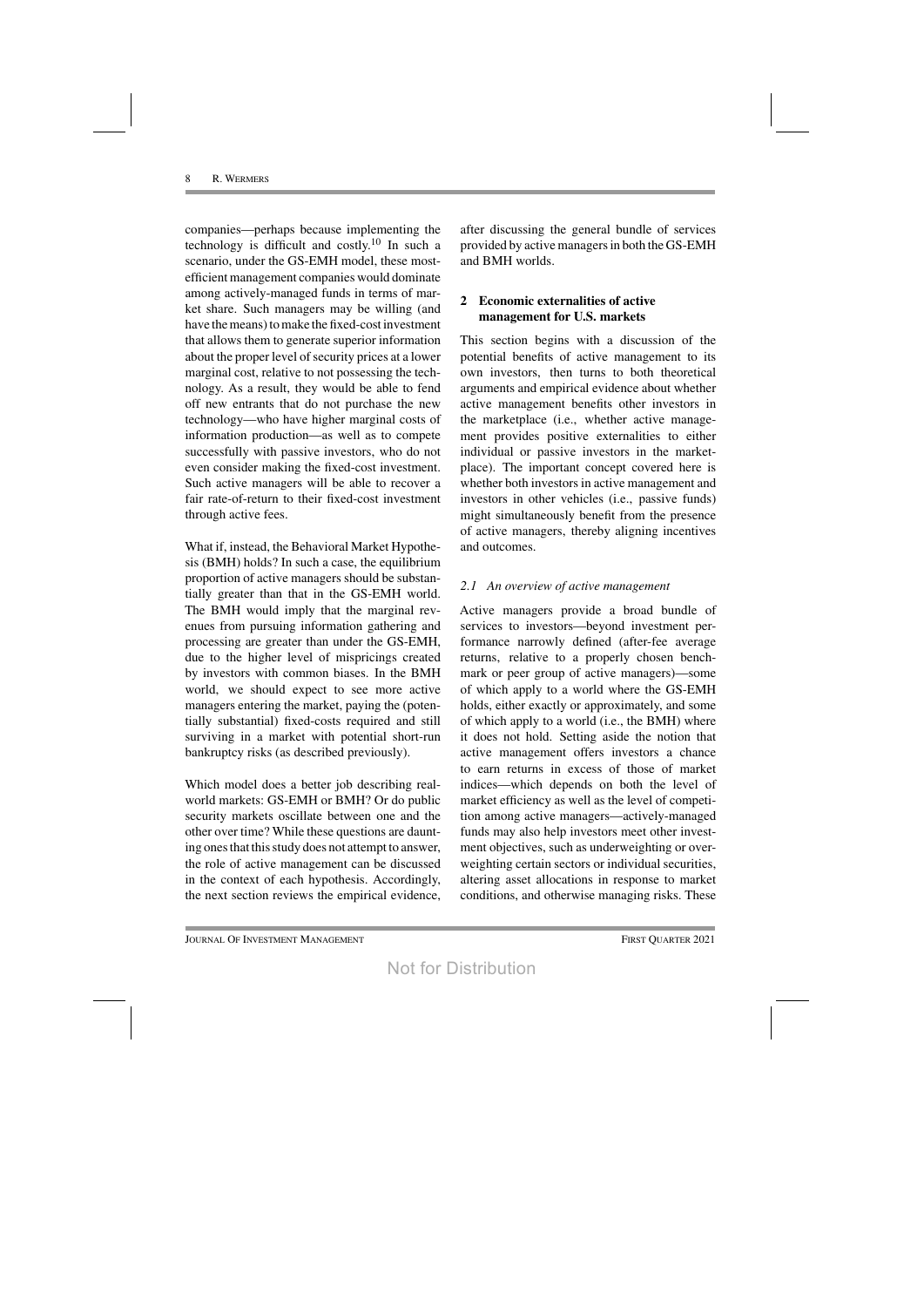attributes may be particularly valuable to subsets of investors who face consumption needs and risks, or otherwise have preferences that deviate from those of the "representative investor."

Investors may prefer an active management approach because they have decided, based on their life circumstances, that they need a different allocation from that available in an index fund solution.<sup>11</sup> For instance, investors who have a higher level of risk-tolerance, maybe because they have a greater level of overall wealth or because they plan to work to a later age, could rationally allocate more of their wealth to higher-risk funds, such as equity funds that overweight technology stocks. Other investors, who may be concerned about potential medical or other large impending expenses, may rationally allocate a larger proportion of assets to less risky funds, such as short-term bond funds, given the uncertainty about the timing of such investors' cash withdrawal needs. While, in both cases, it may be theoretically possible for such investors to simply change their portfolio allocations by shifting assets among appropriately chosen well-diversified equity, fixed-income, and cash-investment index funds, a combination of the available indexing strategies may not offer the risk/reward profile desired (due to, for example, the difficulty faced by investors to implement strategies, using index funds, that match the ability of active managers to provide protection against downside market risk; see, for example, Kosowski, 2011). At the same time, investors may have neither the knowledge nor the time to make the adjustments needed to reflect changes in their personal risk/reward profiles or in the risk/reward profiles of the funds in which they invest. $12$ 

In contrast to index funds, which seek to replicate the return on a specified index through the purchase of the components of the index, activelymanaged funds have the discretion to increase

or reduce exposure to asset classes, sectors, or securities within the bounds of their investment mandates.<sup>13</sup> For instance, active managers can, and actually do, hold increased levels of cash, or securities with a lower exposure to general market returns, during a protracted downturn.<sup>14</sup> As another example, actively-managed funds had the flexibility to underweight "dot-com" largecapitalization growth stocks, which generally benefitted their investors during the 2001–2002 correction. In contrast, many broad index funds were forced to continue a capitalization-weighted investment strategy, which meant very large portfolio weights in some speculative technology stocks. In general, actively-managed funds provide investors with a greater ability to reduce downside risk than do index funds, including the avoidance of extreme negative returns, as well as to exploit unusual periods of depressed stock prices—leading to the potential for a better expected return to risk relation for their investors.

#### *2.2 Active management and Sharpe's* (*1991*) *active arithmetic*

Sharpe (1991) provides a compelling and widely recited tautology: If, in a given segment of the market, passive investors hold the value-weighted portfolio, then active investors must also hold the value-weighted portfolio within that segment. It trivially followsthat active investors, in aggregate and on average, earn less than passive investors, since both earn the same returns prior to costs, and the costs of active investors are higher.

What could possibly be wrong with this simple argument, and how it is commonly interpreted?

 $(1)$  Within a given segment of the market, passive investors may not hold the value-weighted portfolio. As a clear example, in bond markets, mutual funds do not hold a valueweighted portfolio of issues, due to the illiquidity and/or lack of available float in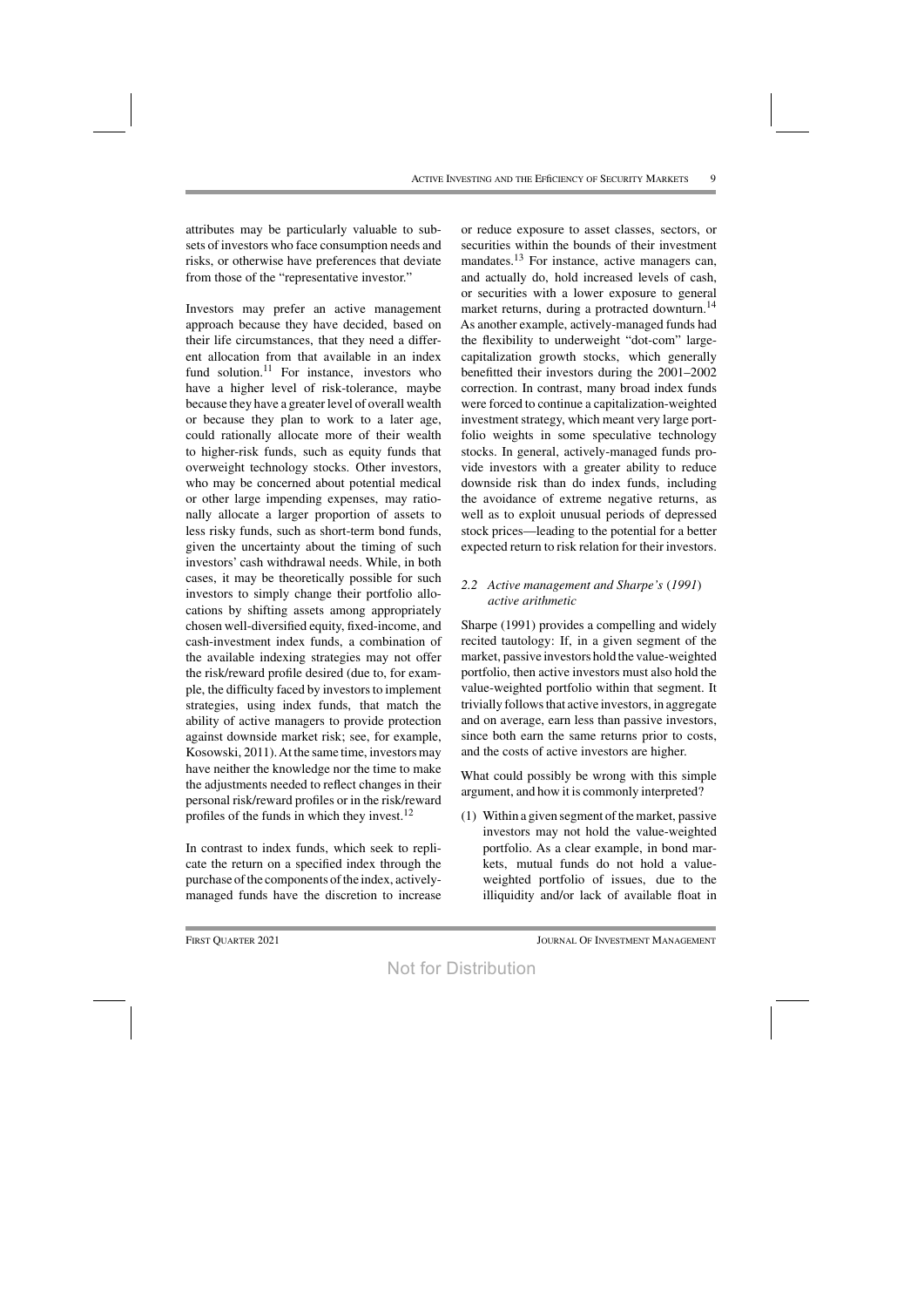many bonds. The same is true in smallcapitalization equity markets. Thus, passive investors hold heavier weights in more liquid issues, meaning that active investors hold heavier weights in less liquid issues.

- (2) Sharpe's assumption of passive investors holding a static, value-weighted portfolio ignores the reality of new issues (IPOs) entering the market. Active managers may be preferentially allocated IPOs, meaning that passive investors will need to pay a premium to add these to their value-weighted portfolios.
- (3) Furthermore, Sharpe's assumption of static passive portfolios ignores the role of active trading by investors in passive funds—either due to liquidity needs or to behavioral biases by such investors. Either way, active managers may benefit from meeting the needs and preferences of passive investors, whether rational or not. The potential for active managers to earn alpha from these two sources are discussed in Sections 2.3 and 2.4.
- (4) More serious violations of Sharpe's arithmetic occur in non-public sectors of the market, since indexing is rare in these sectors.

Thus, a "revised arithmetic" may be more appropriate in interpreting Sharpe's statements—one that recognizes that such an arithmetic is applicable only for very short-time periods in individual segments of the market (e.g., large-cap growth stocks), but does not hold for the long-term or for the overall "market portfolio," as defined by Sharpe (1964).

#### *2.3 Do active managers help to eliminate long-term market anomalies?*

Rephrasing the discussion in Section 1.2, under the BMH, if there is a substantial proportion of irrational investors, they may push market prices away from their fundamental values or

they may act slowly in pushing prices toward their proper values. A large body of literature that studies the trades by individual investors in brokerage accounts finds common patterns of irrational behaviors, some of which result in reduced returns.15

If individual investors are more "behaviorallychallenged" than professional investors, funds may be pushed by the force of money flows from and to their investors to make trades that push market prices away from their fundamental values(or, to at leastslow the convergence of price to fundamental value). Then, index funds and active funds may exhibit some of the same anomalies that have been documented to occur in the trading of individual securities in brokerage accounts of individuals. For example, both active and index funds may be pushed to sell winners too soon and losers too late, buy stocks with recent good returns, and overweight stocks that are familiar to small investors—through the investment actions of their individual investors. Notably, however, index funds generally have little choice but to buy or sell their securities pro rata, while active funds can take actions to reduce the impact of investor flows. As an example, active funds can sell more liquid securities in their portfolios in reaction to a short-lived spike in investor outflows from their funds—thus, actively maximizing the insurance value of pooled liquidity to their investors (see, also, Section 2.4).

#### *2.3.1 Who causes market anomalies?*

The evidence indicates that individual investors invest in potentially market-distorting ways in their brokerage accounts(e.g., Barber and Odean, 2013). But, are the aggregate trades of individuals, *when they trade managed funds*, also sufficient to move markets and create anomalies? The empirical evidence indicates that they are. For instance, Ben-Rephael *et al.* (2012)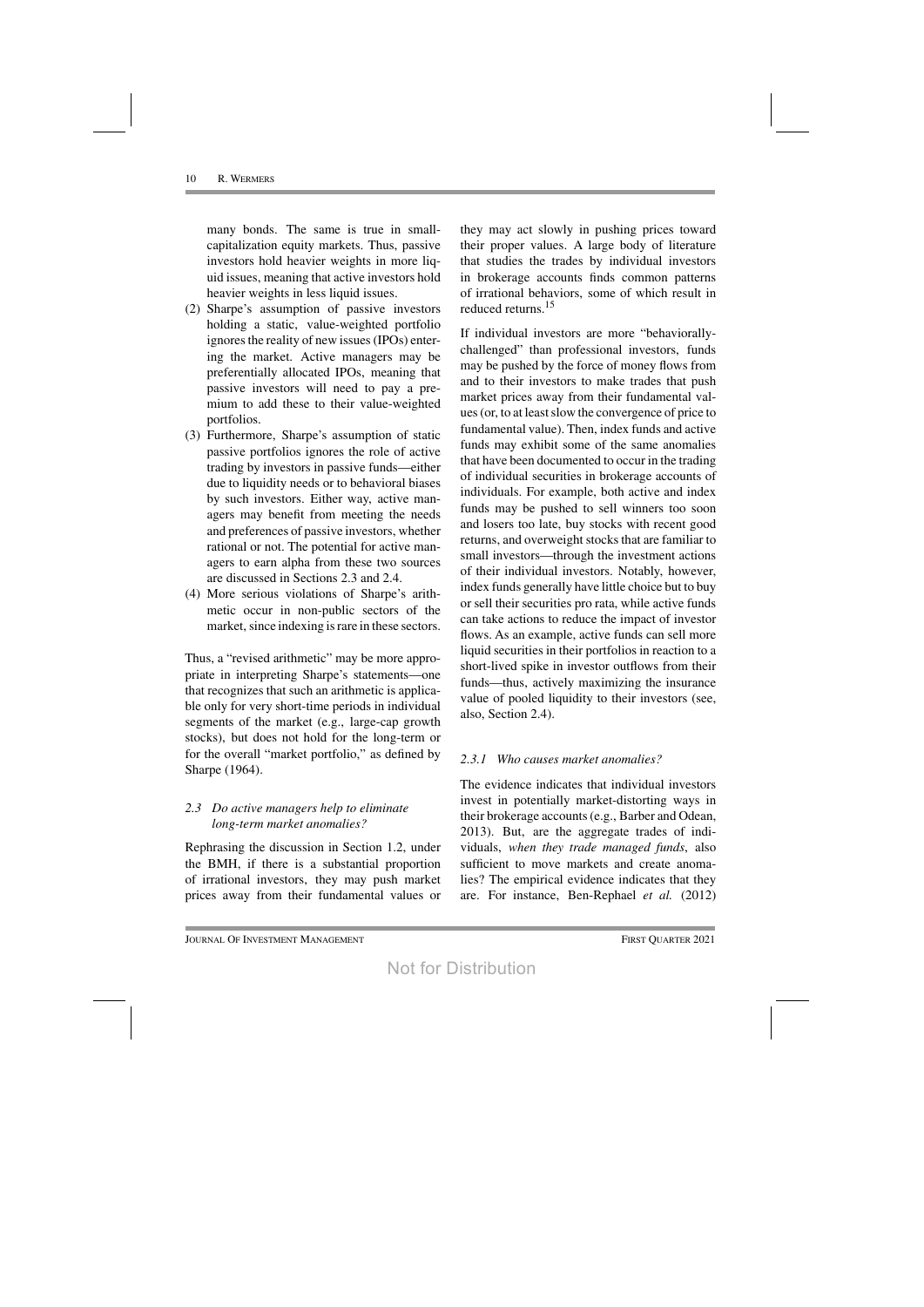provide empirical evidence that U.S. investors allocate more money to equity mutual funds during periods prior to equity market downturns, and less prior to upturns. And, Coval and Stafford (2007) and Wermers (2003) provide evidence indicating that money flows from investors compel U.S. domestic equity mutual funds to make trades that can move prices away from fundamentals. Furthermore, the explosion of index and rules-based ETFs provides a new and significant venue through which active investors can potentially distort market prices through their active management of passive vehicles.<sup>16</sup>

## *2.3.2 Who corrects market anomalies?*

Active investment managers have the freedom to over- or under-weight asset classes, investment sectors, or individual securities to exploit and correct such anomalies. But do they actually do so? And, if they do, does correcting anomalies significantly contribute to the alphas generated by active fund managers?

The empirical evidence indicates that active managers do, indeed, exploit and correct market mispricings, whatever the origin of such deviations from fundamental values. These studies include the following:

- (1) Wermers (2000) and Daniel *et al.* (1997) find that the hypothetical returns on stock portfolios held by active mutual funds significantly outperform their benchmarks.<sup>17</sup>
- (2) Grinblatt *et al.* (1995) find that activelymanaged mutual funds exploit price momentum in stocks, and gain abnormal returns from doing so.
- (3) Wei *et al.* (2015) find that contrarian active mutual fund managers achieve higher alphas when they trade against other active mutual fund managers.
- (4) Wermers and Yao (2010) study U.S. stock anomalies as a function of the active/passive

balance of ownership in individual stocks; they find that stocks with a higher level of passive ownership and a (correspondingly)lower level of active ownership exhibit a greater level of widely documented anomalies, such as the accruals (earnings quality) anomaly described by Sloan (1996).

Significantly, this literature indicates that active managers, in helping to eliminate market anomalies that are plausibly created by the misbehavior of some investors, provide a significant positive externality to public securities markets. That is, all investors, both active and passive—as well as the real economy—benefit from the efforts and cost expenditures of active managers.<sup>18</sup> In other words, investors in actively-managed funds are not the sole beneficiaries of this societal value-added. And, because actively-managed funds, in aggregate, overweight small- and midcapitalization stocks, relative to value-weighted market indexes, the benefits of active management in providing more efficient markets may be expected to be magnified in sectors of the stock market where they are presumably most needed. In thislight, the average "alpha" provided by active managers (meaning the excess return above the relevant benchmark index), even gross of management fees, does not adequately capture the value of the active management industry to capital markets.<sup>19</sup>

## *2.4 Active managers as liquidity providers*

Active managers clearly can play a role in providing intraday liquidity to other traders, given their ability to make discretionary trades. By contrast, index funds must, ultimately, implement the pro rata trades imposed on them by the money flows of their investors. In addition, index funds must make these trades with dispatch to avoid tracking error—a principal metric used by many investors to measure index fund investing success. As a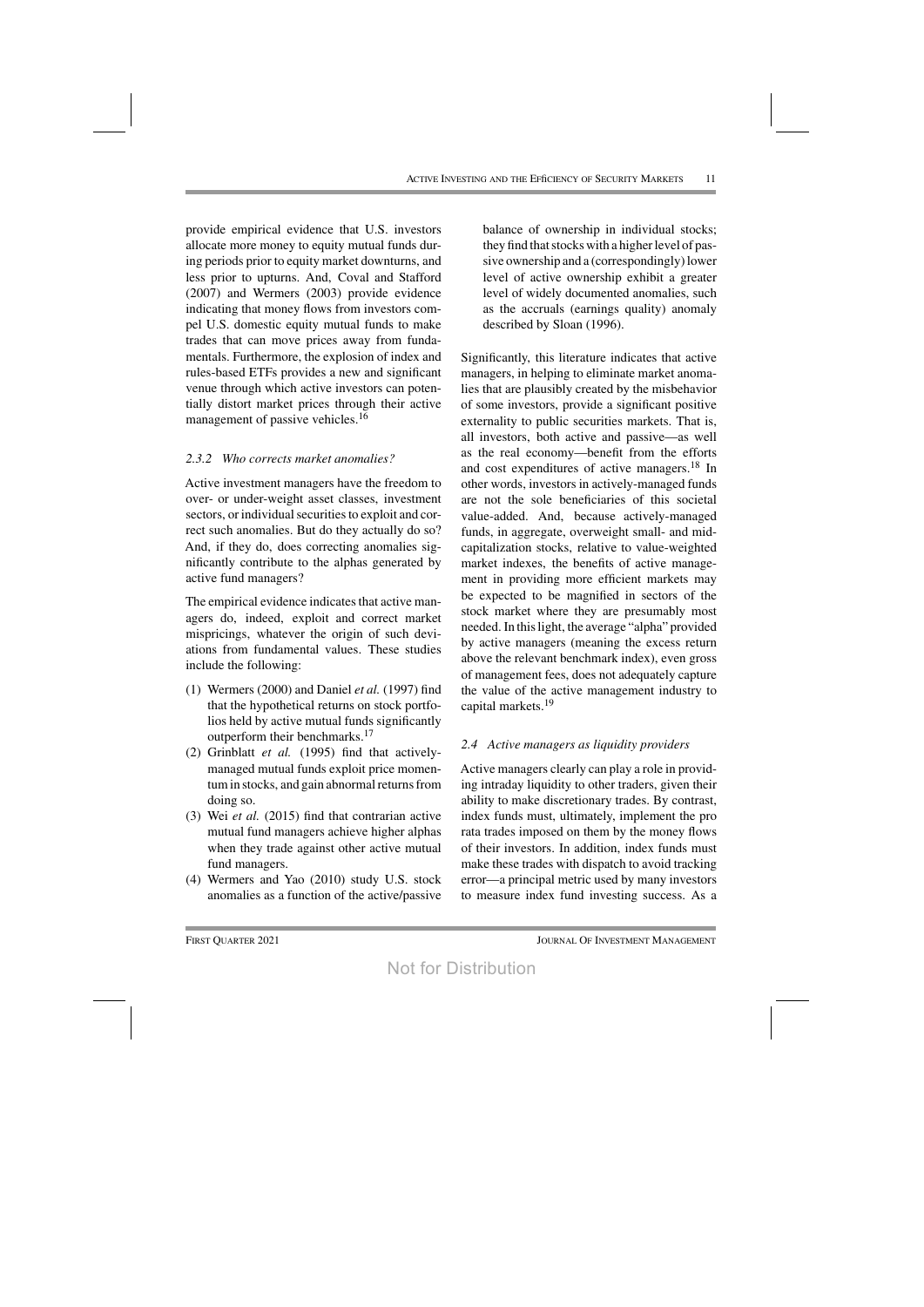result, while index funds can trade carefully and smoothly throughout the day in accordance with their forecasts of that day's flows from investors, there are limits to their freedom to benefit from liquidity provision to security markets without increasing their tracking-error. Active managers are also limited by the flows of their investors, but the discretionary nature of their trading gives them much more freedom to pick and choose which securities they buy or sell at any given time during the day. 20

What does the empirical evidence say about the liquidity provision by active managers to passive managers? With regard to high-frequency liquidity provision (such as during intraday trading), empirical evidence indicates that stocks held more heavily by actively-managed funds are more liquid than those held more heavily by passively-managed funds (notably, this comparison is largely reversed among fixed-income funds–where index funds generally hold more liquid portfolios). However, critics might argue that the opposite causation is more correct—i.e., that more liquid stocks attract active managers.

Wermers and Yao (2010) conduct econometric tests in an attempt to sort out the direction of this causality, and find empirical evidence that active U.S. equity managers, in aggregate, provide liquidity to passive managers, where (il-)liquidity is defined as the aggregate price impact of index fund trading. Specifically, that paper looks at the trading of stocks by actively-managed and passively-managed U.S. equity funds and finds evidence of synchronized trading of individual stocks and a large price impact by passive funds. Specifically, trades by passive funds are much more often in the same direction than trades made by active funds, a result of the highly correlated flows of passive funds and the ensuing forced trades of all stocks within an index.

Additional empirical evidence is provided by Da *et al.* (2010), who show that actively-managed funds can be either liquidity-absorbing impatient traders or liquidity suppliers, depending on the relative proportions of these two competing trade motivations.

## *2.5 Active management as a conduit for incorporating information into market prices*

For markets to continuously and promptly reflect a close estimate of the true net present value of traded securities, new value-relevant information must make its way into market prices in a speedy way. While the EMH and its alternative, the BMH, may disagree on the speed and precision with which the price-formation process happens, they agree that the evolution of information in the marketplace is the basis for the actions of investors.<sup>21</sup>

While it is possible that prices can adjust without trading, someone must pose the threat of trading to cause prices to change, a threat that is predicated on prompt gathering of news bulletins and a smart interpretation of their price-relevance.<sup>22</sup> Clearly, there is no incentive for passive investors to expend any resources on news-gathering and processing, as they have no discretionary ability to act on their information, nor are they directly rewarded by investor flows for price changes of the indexes that they attempt to track.<sup>23</sup>

This leaves active investors as the conduit for the rapid incorporation of costly newsinto prices—as modeled by Grossman and Stiglitz (1980) (and as discussed in Section 1.1). Several empirical academic papers document that active institutional investors, or at least some subset of active institutions, do exactly that. For example, using Reuters News Analytics, Hendershott *et al.* (2015) and Irvine *et al.* (2007) find that some active institutions are able to predict imminent news stories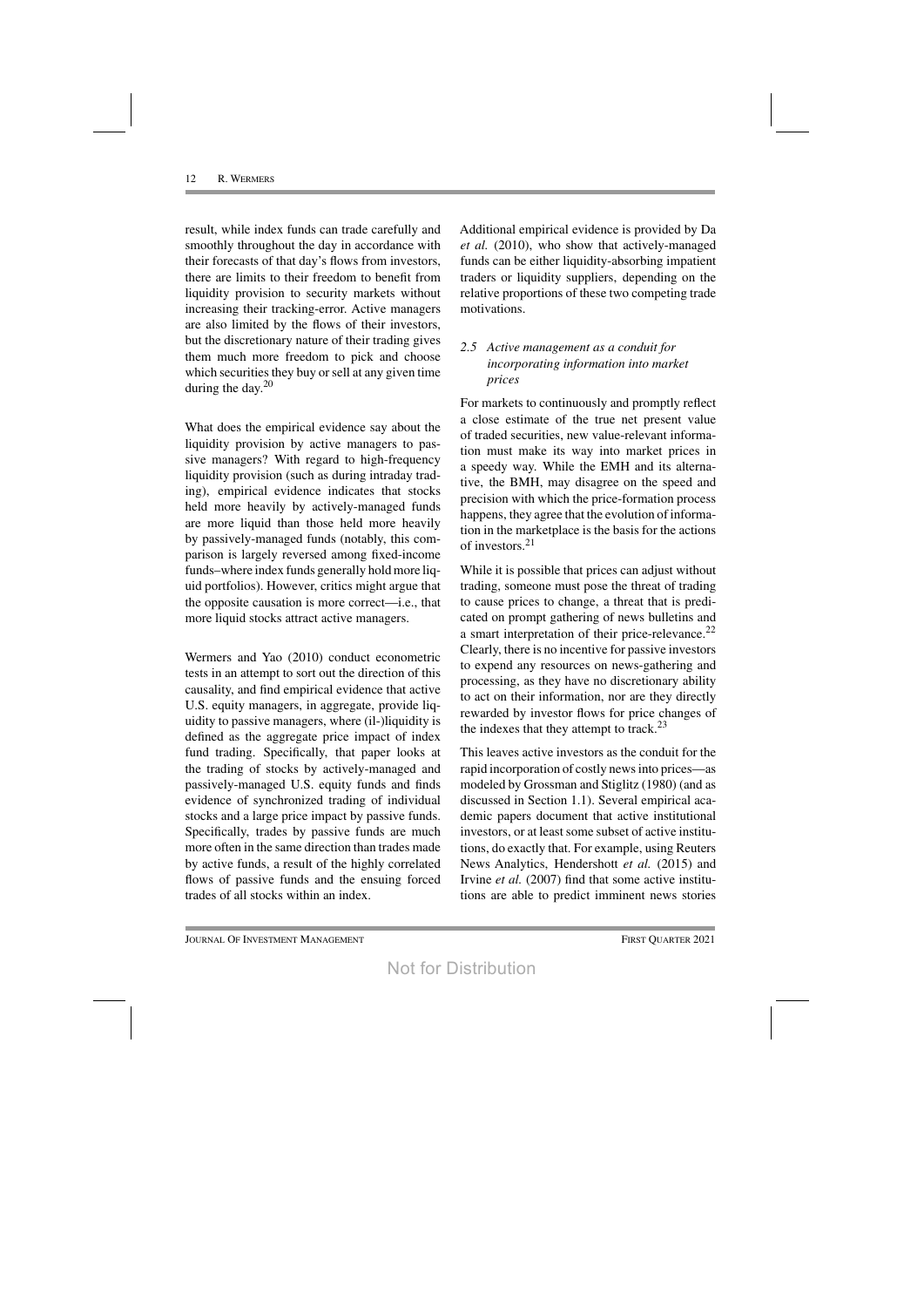and to profit during the days prior to the release of the news to the public by trading ahead of the release.

Further, Huang *et al.* (2019) combine a sample of 2.2 million time-stamped news articles from several news sources (including Reuters, Dow Jones, Associated Press, Business Wire, and Press Release Newswire) with the time-stamped trades of over 1,000 institutions (including mutual funds, pension funds, and hedge funds). For the 2000 to 2010 period, they investigate the role of institutions in analyzing and trading around "unanticipated news bulletins," defined as news that was either not expected to occur at all (such as the sudden death of a corporate CEO) or that might be expected to occur at some vague, unknown time in the future (such as the introduction of a new pharmaceutical). The study concludes that some institutions are able to trade quickly (often within 30 minutes) in response to the tone or content of the news, and that these institutions earn short-term alphas from doing so.24 Furthermore, Huang *et al.* (2019) find that the evidence of institutions trading ahead of news (as found in the Hendershott *et al.* and Irvine *et al.* papers mentioned above) occurs mostly when the news is anticipated, such as with a regularlyscheduled corporate news release about the level of quarterly earnings.

Overall, the peer-reviewed evidence indicates that actively-managed funds play an important role in either predicting the content of an anticipated news story or in quickly reacting to the content of an unanticipated news story, and that they are rewarded by trading at favorable prices when they do so. Therefore, investors can rely on active managers to provide news monitoring and interpretation, in return for the fees paid. (Of course, some active managers provide more value-added in this dimension than others). In addition to the pure alpha-generating ability of these activities, the evidence indicates that investors in actively-managed funds can be reassured that their portfolio managers are quickly addressing the risks of bad news outcomes.

At the same time, the incorporation of news into market prices benefits the entire marketplace. Thus, active managers, by providing a conduit of news to market prices, generate a large positive externality that benefits all investors in the financial markets, both passive and active. This evidence of the ability of active managers to process news quickly provides a specific channel through which active managers benefit markets, which was discussed in Section 2.3.<sup>25</sup>

## *2.6 Active management and corporate governance*

At first blush, passive managers have zero economic incentive to monitor corporate management, since they are presumably judged, by their investors, based only on the level of their benchmark tracking error and fees. Supporting this view is Heath *et al.* (2019), who demonstrate that passive managers rarely vote against firm management on contentious corporate governance issues, and do not engage with firm management or exit their positions as alternative governance channels.26 Furthermore, index providers (e.g., Standard and Poor's) make active judgments on the composition and weighting of widely-followed indexes; thus, publicly owned securities that are underweighted or left out of common indexes may rely much more heavily on active managers for governance oversight of corporate managers (Jackson and Solomon, 2019). Both of these factors are consistent with active managers providing substantial positive externalities to markets through their incentive to monitor and discipline corporate management.

This simple economic mechanism may be somewhat mitigated by some additional forces on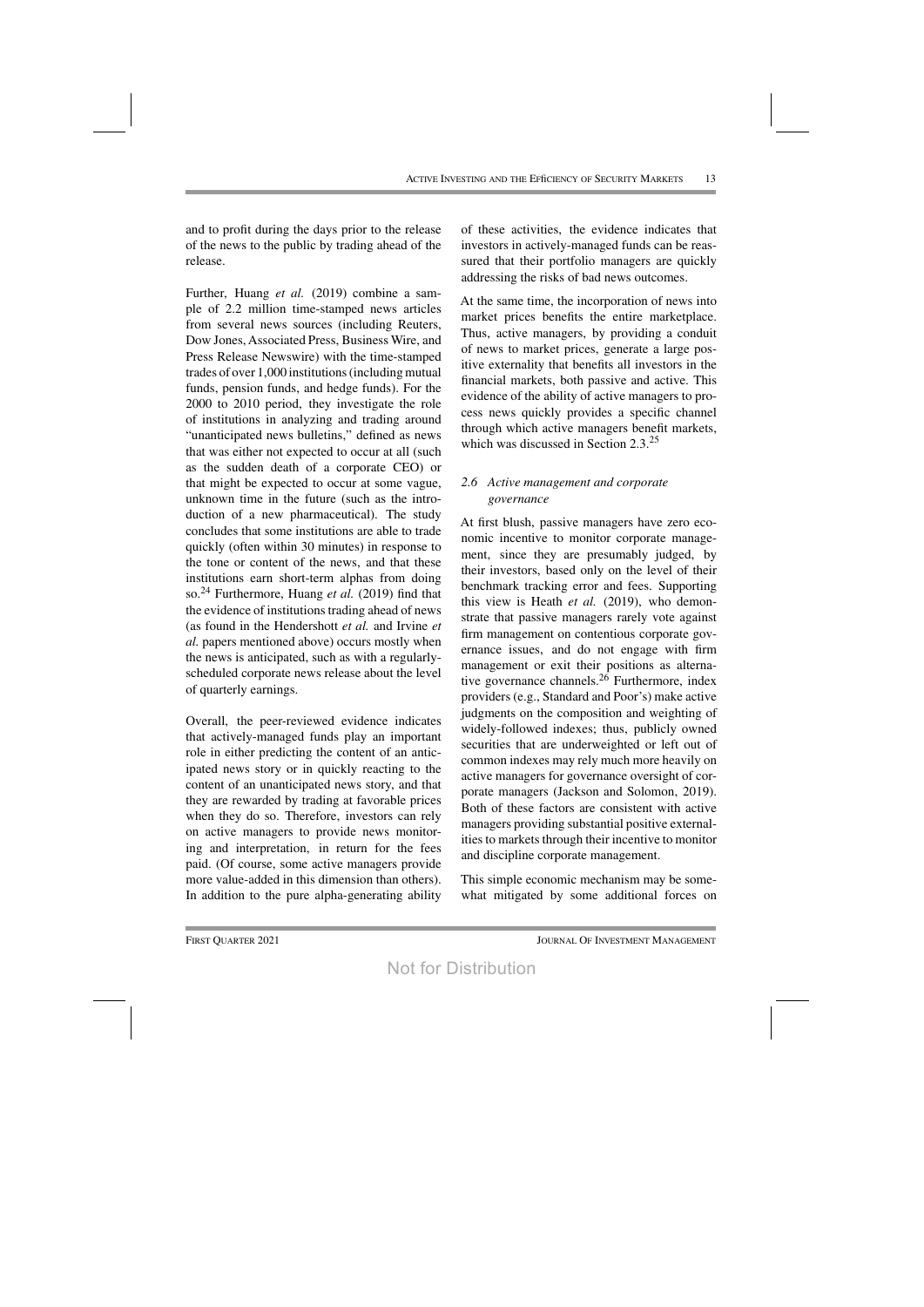passive managers. First, large investment advisors who dominate the markets for passive management may also have a presence in activelymanaged funds (e.g., Blackrock and Vanguard), bringing an incentive for these advisors to monitor management for the benefit of their active investors. Second, if an investment advisor has a large position, across all of its indexed funds, in a stock, it may be compelled to monitor management—either because its investors expect such oversight (and, therewith, may judge the value of the passive management advisor beyond simple tracking error and fees), or because the flows to the index fund may be greater if its stockholdings have greater returns (see, for example, Morningstar, 2017). The first of these incentives seems much stronger than the second, since index fund ownership of stocks is, by definition, disperse.

## *2.7 The consequences of increased passive management: Further thoughts*

The above-mentioned paper by Wermers and Yao (2010) conducts further tests to determine the relation between the balance of passive and active ownership of a particular stock and the tendency of the stock to exhibit commonly-documented anomalies. First (and as briefly mentioned above), this paper finds evidence of synchronized trading and a large price impact by passive funds. Specifically, across stocks, trades by passive funds are much more often in the same direction, relative to trades made by active funds, due to the highly correlated flows of passive funds and the ensuing forced trades of all stocks within an index. Furthermore, aggregate trading by passive funds generates significant price reversals during subsequent months (e.g., aggregated index fund purchases of a stock are followed by negative abnormal returns on that stock during the following calendar quarters).

In addition (and adding more detail to the discussion in Section 2.3.2), Wermers and Yao (2010) quantify the informational role of passive funds by examining their impact on the cross-sectional return predictive power of a large set of stock characteristics that have been shown to predict returns by past research. These predictors are combined into eight variables, including value, investment and financing activities, earnings quality, intangible investments, price and earnings momentum, information uncertainty, profitability, and liquidity. They find that the presence of active funds as owners of stocks tends to reduce the predictive power of these variables, but that the presence of passive funds as owners tends to increase their predictive power.

## **3 Trends in the level of active versus passive management in different market sectors**

The discussion of market efficiency and its potential drivers provides context for the evolution of U.S. public security markets. This section examines trends in the relative importance of active and passive management in both U.S. and world public security markets over time, and provides commentary on how this time-varying balance may be affecting the efficiency of those market sectors and on the potential for future increases in either passive or active management in these sectors.

## *3.1 U.S.-domiciled domestic equity funds*

Figure 1 shows the changing balance of active versus passive management in the U.S. public equity sector—using open-end mutual fund data and ETFs as a proxy for the entire market. Note that the assets under management in all three segments (open-end passive, open-end active, and ETFs) have increased substantially in value since 2010, in tandem with the upward moving stock market (Panel A). However—noting that the vast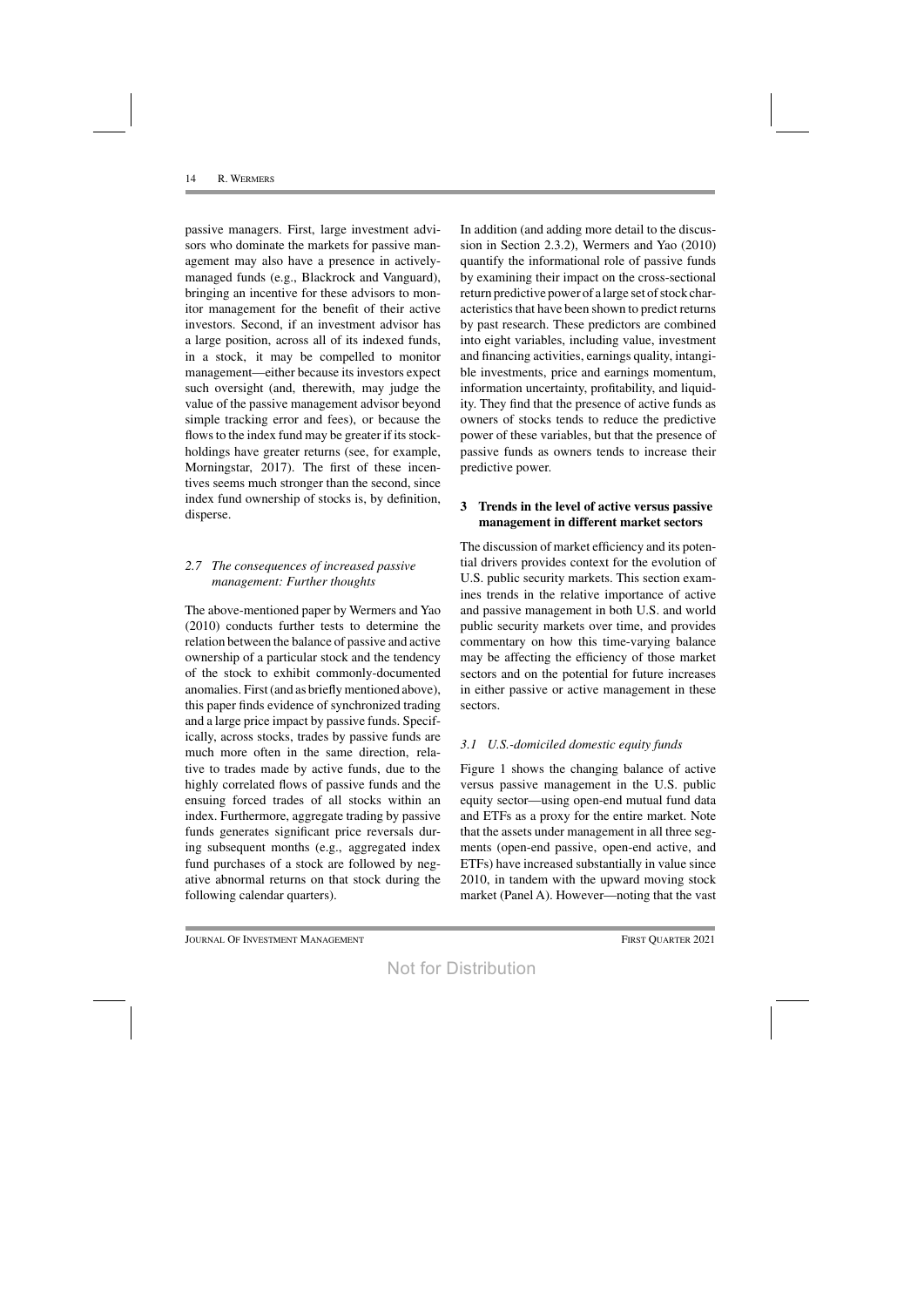

**Figure 1** Aggregate assets under management (AUM) for U.S-domiciled domestic equity mutual funds and exchange-traded funds (ETFs).

Panel A shows levels (\$); Panel B shows proportions (%).

(Data source: Investment Company Institute).

majority of ETFs followed passive indexes during most of the time period under consideration—the allocation to open-ended index funds plus ETFs has almost doubled, from 24.3% at the end of January 2010 to 46.1% at the end of October 2018 (Panel B). The early years of the introduction of ETFs were comprised almost solely of broad index ETFs; therefore, ETFs were almost perfect substitutes for open-end index mutual funds (albeit, with tax advantages and intraday pricing).

During later years, rules-based ETFs became a much more significant fraction of total ETF assets—rules-based ETFs can be considered as "quasi-active" strategies that are more of a substitute for actively-managed open-ended mutual funds (albeit, without the security selection and other discretionary advantages of the latter).  $27$ Furthermore, the increased level of turnover of ETFs, in general (both index and rules-based), implies(as noted Section 2.3.1) that ETFs may be designed as passive investments, but are increasingly being used as actively-managed vehicles by their investors.

#### *3.2 U.S.-domiciled world equity funds*

Figure 2 shows the changing balance between actively- and passively-managed U.S.-domiciled mutual funds classified as investing in the world stock sector. Here, the allocation to open-ended index funds plus ETFs has increased from 19.8% at the end of January 2010 to 37.5% at the end of October 2018 (Panel B). The general trend is similar to that of U.S. stock funds but with a slower rate of substitution of passively-managed funds for actively-managed funds. $^{28}$  That is, the shift from active to passive management has followed a fairly steady trend, with an acceleration toward passive in the year 2016. Again, in the world equity sector, ETFs and index funds appear to be close substitutes, as both have gained a similar market share relative to actively-managed world equity funds.

#### *3.3 Investor flows*

The data in Figures 1 and 2 measures changes in total assets, which reflect the effects of both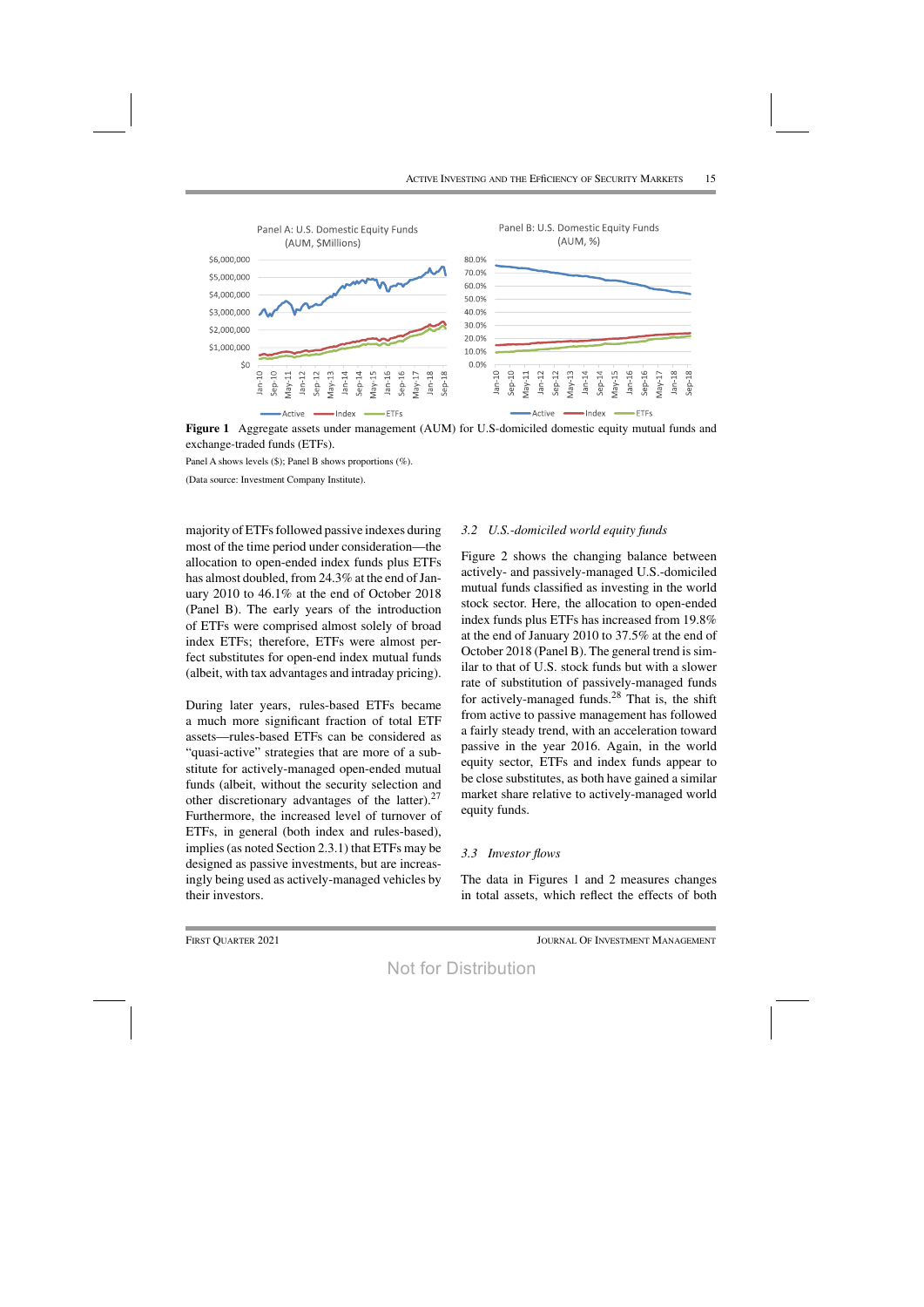

**Figure 2** Aggregate assets under management (AUM) levels U.S.-domiciled world equity mutual funds Panel A shows levels (\$); Panel B shows proportions (%).

(Data source: Investment Company Institute).



**Figure 3** Aggregate investor percentage money flows over the prior 12 months.

Monthly percentage flows are computed as each sector's monthly dollar flows, divided by the aggregate AUM (in dollars) across all three sectors (note that the sum of these time-series does not equal zero, since aggregate flows across all sectors are non-zero). Then, the sum of the 12-months' of percentage flows, ending at the end of the indicated month, are presented (for U.S.-domiciled domestic equity mutual funds and domestic equity ETFs).

(Data source: Investment Company Institute).

investment returns and investor contributions and withdrawals. Perhaps more revealing information regarding investor preferences is investor flow data, which removes the effect of investment returns and focuses on investor purchases and sales.<sup>29</sup> Figure 3 shows monthly percentage changes in flow levels for the preceding year, as of each date.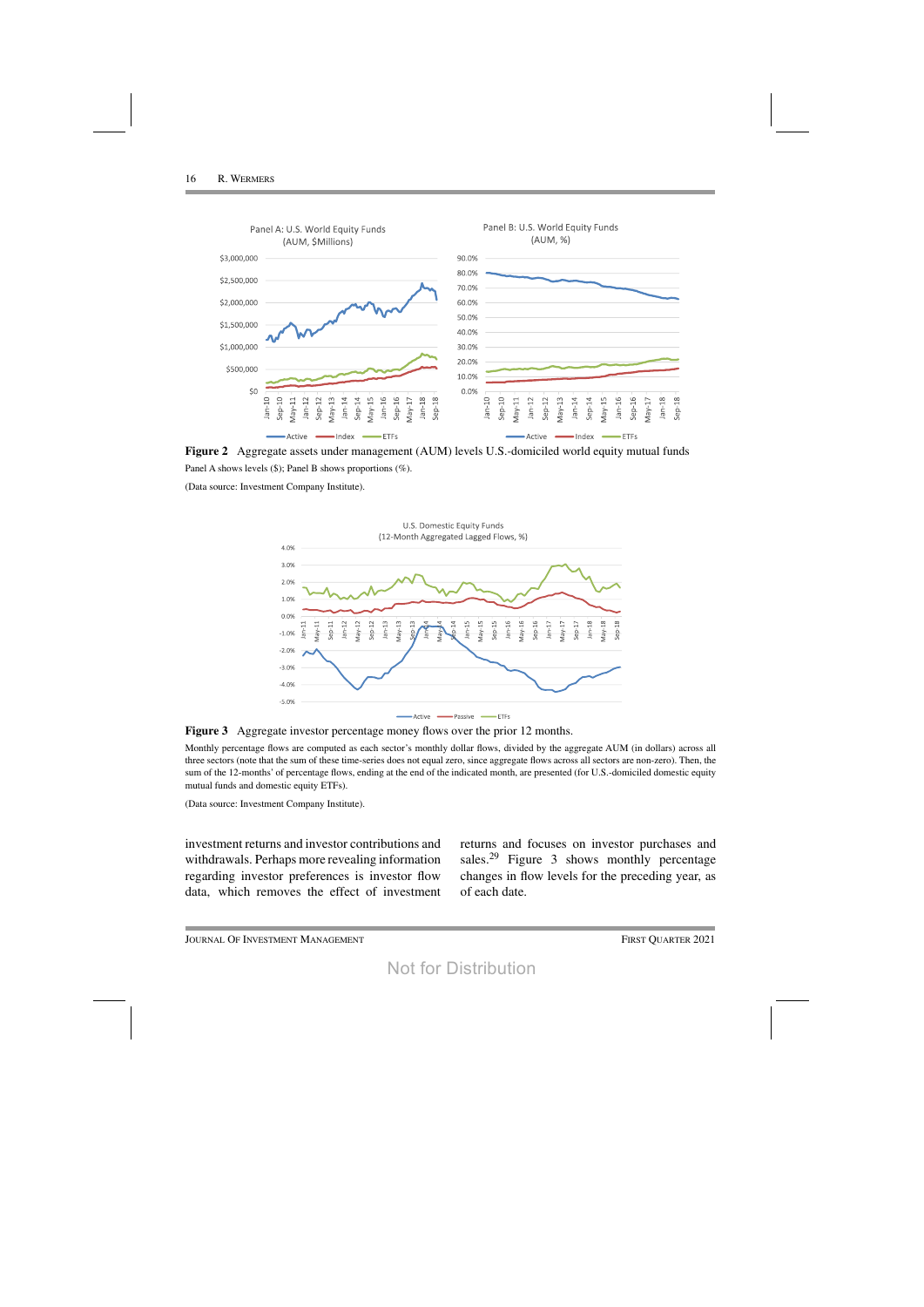Figure 3 indicates that recent losses in market share of actively-managed domestic equity funds have largely been offset by flows into ETFs. In addition, the monthly correlation between dollar (not percentage) flowsinto theActive and Passive open-ended mutual fund sectors is −8.4%, while the correlation between Active and ETF dollar flowsis −27.3%, over the February 2010 to October 2018 period. These correlations suggest that the strongest challenge to active management is the rise of ETFs, at least during recent years.

#### *3.4 Trends in defined contribution plans*

One of the biggest contributors to the rapid growth of U.S.-domiciled mutual funds has been the rapid expansion of defined contribution (DC) plans in the U.S. since the 1980s. To what extent has the DC marketplace contributed to the shift over time from active to passive funds? The analysis here is relatively simple, since DC plans are not (yet) allowed to offer ETFs to their participants (other than through special access portals, such as brokerage windows).

Figure 4 shows the share of index open-ended mutual funds, as a proportion of total mutual fund

assets in employer-sponsored defined contribution plans—a useful proxy for the preference of DC plan fiduciaries and their investors for overall defined contribution plan index versus total assets (i.e., DC plans also use non-mutual fund investment options, including collective trusts and separate accounts).

The proportion of index fund assets within DC plans increased rapidly from 2012 through the third quarter of 2018. This brings up an important question: who is driving this shift, the plan fiduciaries, the plan participants, or both? Some evidence is provided by Sialm *et al.* (2015), who find that the fiduciaries of defined contribution planstend to adjust the investment options offered to their participants much more regularly than their participants, in aggregate, switch their choice of existing plan options. Against the backdrop of recent litigation focusing attention on defined contribution plan option fees, adjustments by fiduciaries are a substantial driver in the flow of money from actively-managed to passively-managed funds in the United States.<sup>30</sup>

To summarize, indexed funds have gained popularity in all markets, but especially in the U.S.





(Data source: Investment Company Institute).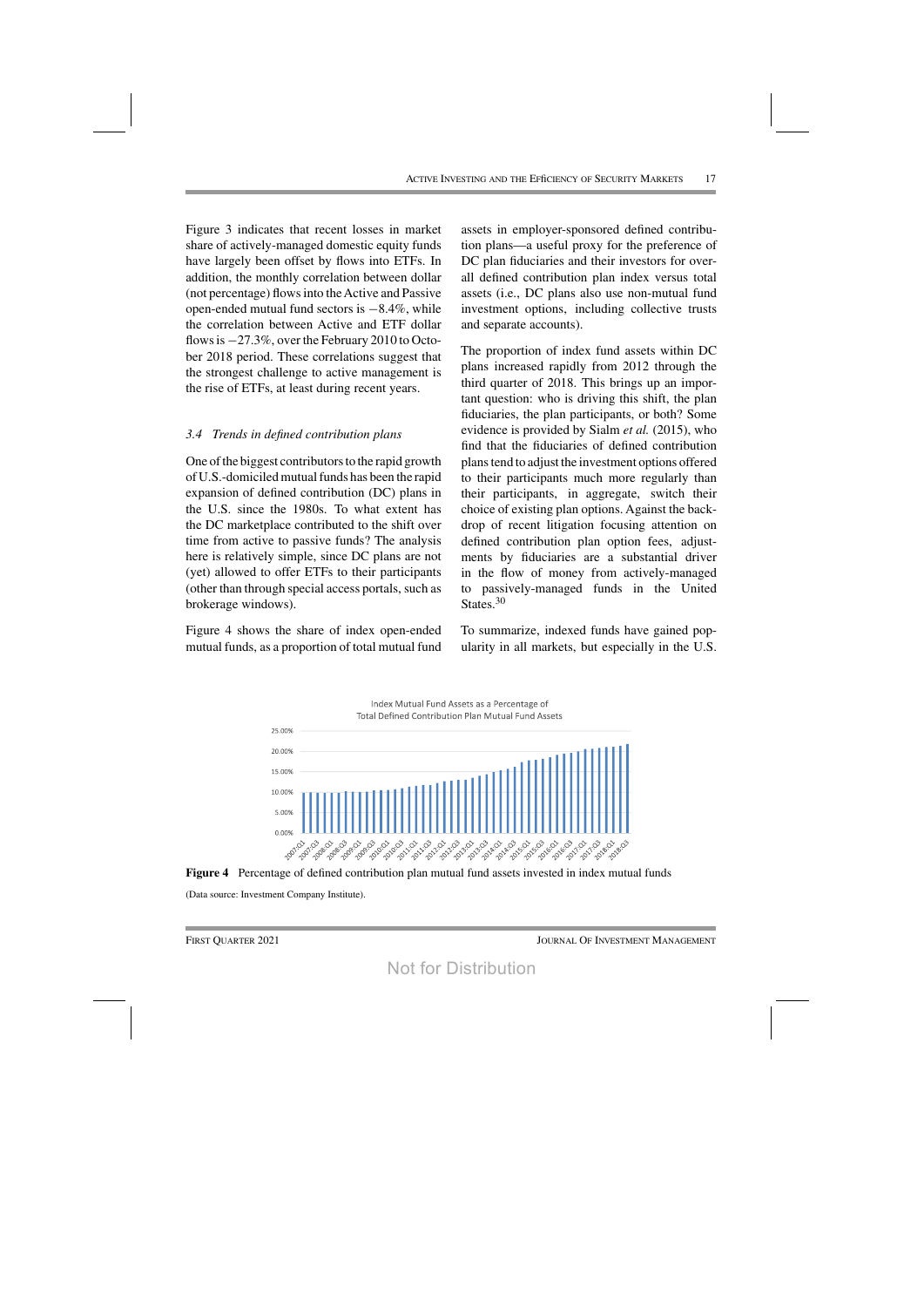The availability of intraday traded ETFs has contributed to this popularity, as well as the tendency of DC plan fiduciaries to change plan menus to consist of more indexed options.

#### **4 Future potential trends and remaining questions**

This final section discusses conjectures regarding active and passive management that have not been adequately covered in the literature, highlighting attractive areas for future research that provide further evidence on the active/passive equilibrium and its impact on market efficiency.

#### *4.1 Scale economies of active versus passive management*

A neglected aspect of the impact of index funds on markets is the potentially glaring difference in scale economies between active and passive management. In economics, economies of scale exist when the average long-run total cost per unit produced declines as units of production increase (diseconomies occur when such long-run average total costs increase per unit of production). How doesthistranslate to the world of investment management, and, more importantly, how does it differentially affect active and passive management and, thus, their respective long-run potential impact on markets?

Index funds are scalable, with increases in assets requiring relatively small additions to fixed capital by the investment adviser and having only a limited impact on the adviser's marginal cost—at least in principle.<sup>31</sup> It is much less clear that actively-managed funds have significant economies of scale beyond a certain level of assets under management—mostly because investment talent tends to be in short supply and dispersed among different management teams(as conjectured by Berk and Green, 2004). In addition, many investment firms appear to generate

superior returns, at least in part, by having a particular firm culture in place. Scaling up such a culture may be a friction that prevents management companies from increasing assets in their actively-managed funds by hiring talent from competing firms. On the other hand, if the technology of active management continuesto drop in price (i.e., the cost of data, analytical approaches, and computer hardware), there may be substantial economies of scale at even relatively high levels of assets under management. An additional consideration is that limits on percentage ownership of stocks by mutual funds penalize active managers—who seek to significantly overweight attractive stocks—much more than their passive counterparts—who limit holdings to the index weightings. This consideration increases the diseconomies of active management, relative to index funds.

Setting these conjectures aside, if activelymanaged funds do, indeed, have much lower economies of scale (that is, their costs of scaling up is higher), relative to index funds, what can we expect in the industry landscape in the future? In such a scenario, a few management companies would be able to capture nearly all of the broad index fund business, with specialized index funds (such as "smart beta" quasi-active multi-factor funds) being introduced by new entrants as well as by established firms. $32$  In such a world, will index fund providers (and management companies that offer both index and active products) be able to establish pricing power through their market concentration, bringing an end to near-zero fees for broad-based index funds?

Active funds, on the other hand, could continue to experience competitive pressure on their fees, unless investors are better educated by fund companies and financial advisors about the broader bundle of services that active managers provide (as described in Section 2). Under these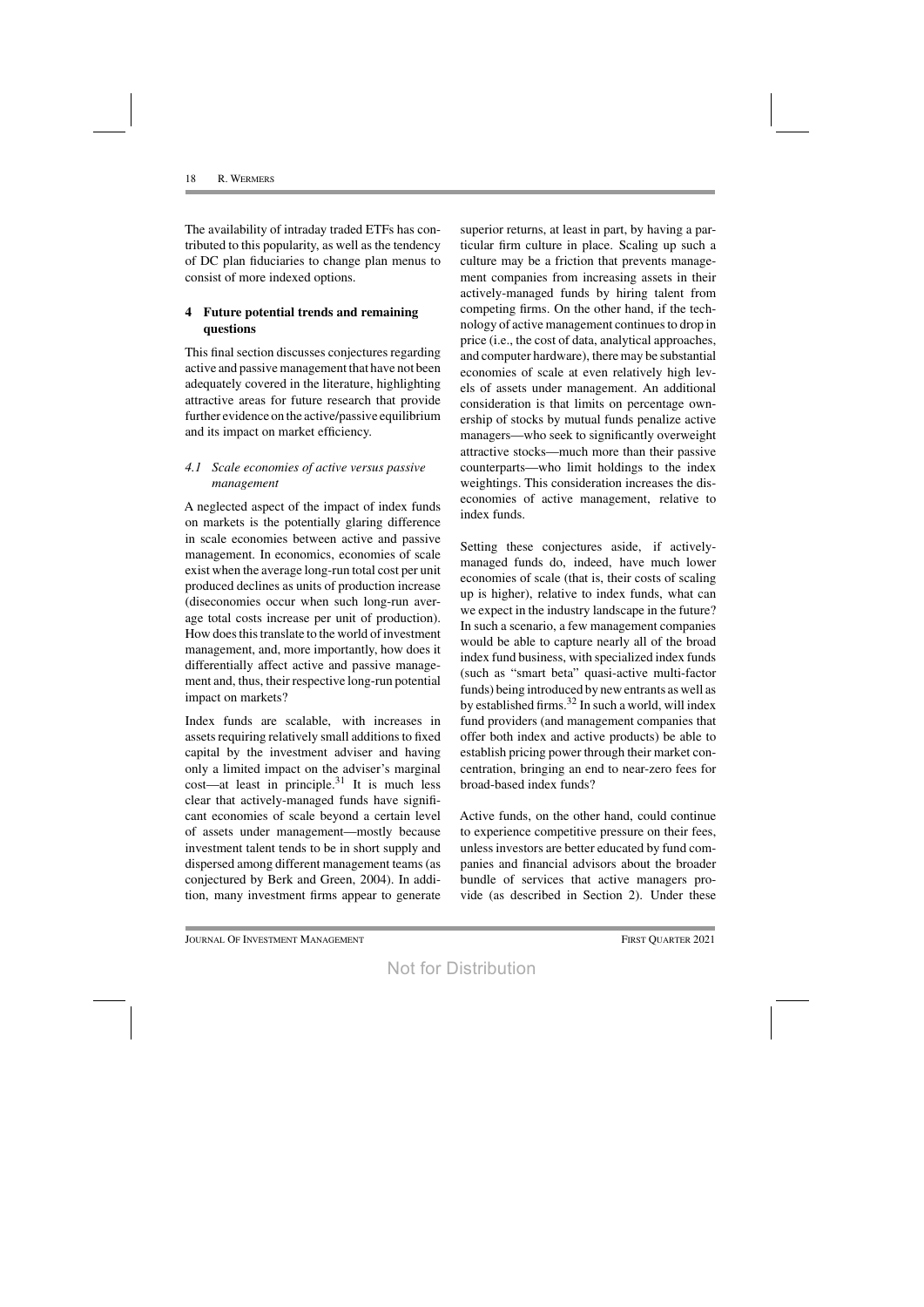assumptions, could the spread in fees between actively-managed and passively-managed funds shrink further, at least for those that benchmark against broad-based indexes? And, will the spread shrink because index fund fees increase from near-zero due to increasing market power or because actively-managed fund fees decline as information-gathering costs fall with the implementation of new technologies? These are issues that deserve further attention from economists and industry professionals.

## *4.2 Public versus private investment opportunities*

Some sectors of securities markets have experienced a great contraction in the number of publicly traded securities, while others have greatly expanded. The number of U.S. equities has contracted from 9,113 stocks at the end of 1997 to 5,780 at year-end 2018, a decline that occurred as the U.S. population increased from 219 million to 324 million and the total market capitalization of U.S. stocks rose from \$10.8 trillion to \$29.9 trillion.<sup>33</sup> Of course, mergers are responsible for a good deal of this decrease in numbers of stocks, but the paucity of IPOs and the number of going-private transactions (e.g., LBOs) are also to blame. By contrast, the total number and aggregate value of U.S. corporate bond securities have both expanded substantially over the same period (e.g., annual non-financial corporate bond issuance has increased from \$800 billion in 2007 to \$2 trillion in 2017; McKinsey, 2018).

In equity markets, the decreased number of public securities and the increased number of index funds (and multi-factor "smart beta" funds) may have affected the need for active managers. The increased number of passive products, in combination with the decreased number of stocks with which to construct such products, may mathematically translate into a set of index products that

better spans the needed combinations of idiosyncratic and factor risks of individual securities. These mathematics would argue that less active management is needed as time has evolved, as the larger number of index products may better enable more sophisticated investors to precisely tailor a (time-varying) portfolio that meets their life situation rather than employing an active manager.

Yet, less-sophisticated investors may increasingly demand active management to exploit these numerous innovations in investment opportunities. As an example, how could an individual investor be expected to decide how to optimally allocate money to multiple factor products that exploit value, momentum, low-volatility, accruals, asset growth, profitability, investment intensity, etc.? These innovations in exploiting the drivers of investment returns are truly remarkable, but—analogous to new devices that are created in the field of electronic circuits—it takes a skilled and experienced person or team to determine how to best combine the separate innovations to build a high-quality finished product. In building an investment portfolio, complexities include the difficulty in measuring and optimally reacting to the correlations between factors, which can vary significantly over time. Without a professional manager, investors would very likely be exposed to excessive risks through suboptimal combinations of factor exposures.

At the same time, active public investment managers (e.g., mutual funds) have begun to invest more heavily in private investment opportunities, such as commercial-use buildings or residential real estate, oil field leases, privately funded small companies, or private investment in public equities (PIPEs). These non-securitized investments are generally intractable for index fund investment, due to the lack of liquid market prices.<sup>34</sup>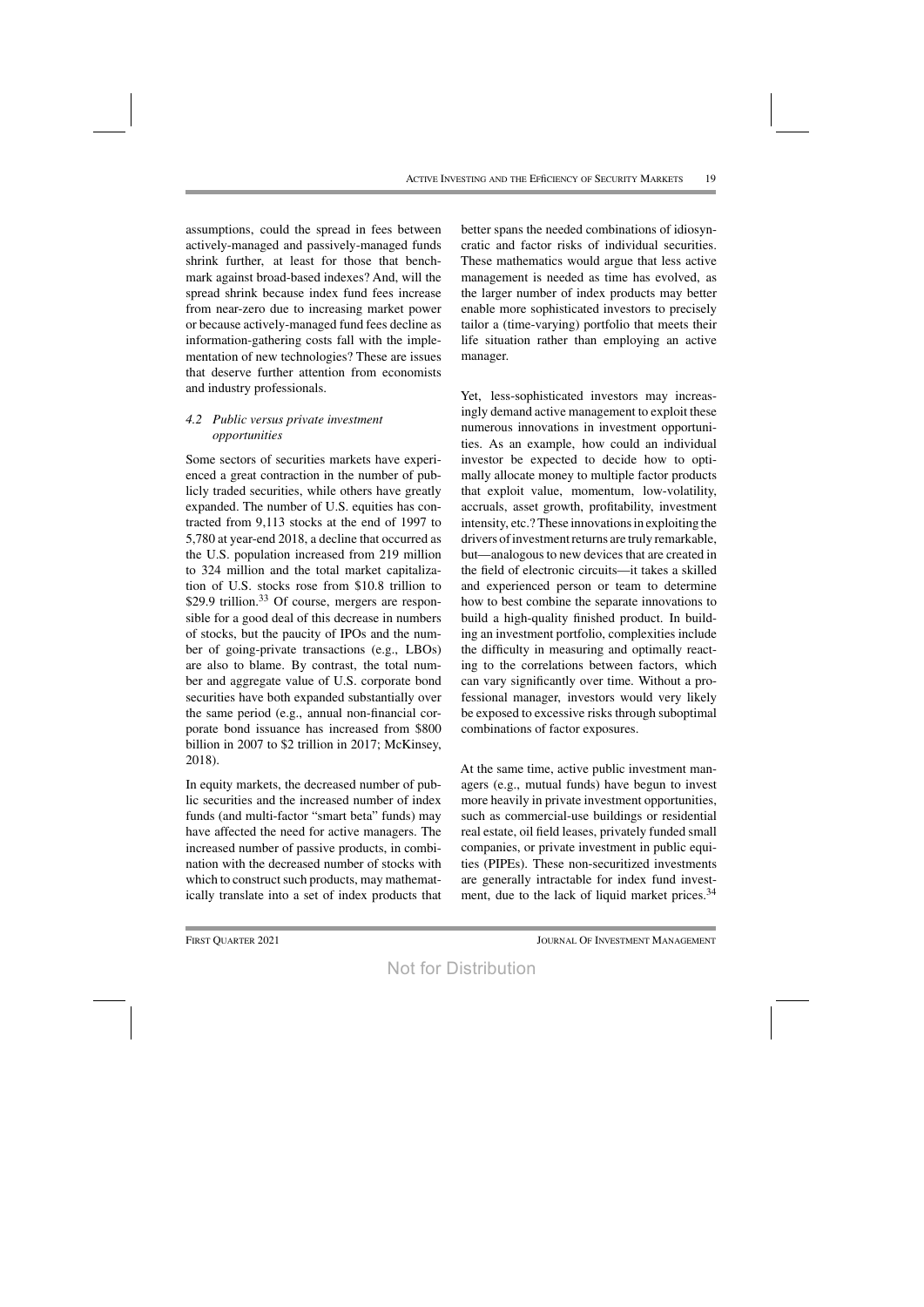And, professional active management is especially useful in determining the value of such investments, which often have limited or no public information on their fundamentals.

Public asset managers have both the scale and incentive to obtain information from such investments needed for a more precise valuation, in addition to the human capital needed to analyze such information—much of which is in information on the quality of intangible assets (Stulz, 2019). In essence, public investment funds may extend their positive externalities to encompass benefits for other investors in private investments. (Indeed, mutual fund forms of private investments have become increasingly offered to investors, as evidence that active management may be moving further in this direction.) It is important to note that one significant form of analysis and investment by active public funds of private investments haslong been present through their investments in companies that ultimately do conduct an IPO.

#### *4.3 Other potential future trends*

Other potential trends that would be good topics for further thought and study by economists and other industry professionals:

(A) Investors may return to active managers if they offer meaningful performance-based fees. While some level of fixed fee seems appropriate in competitive markets, to compensate for the non-performance-related bundle of services offered by active managers (such as market downturn protection and liquidity management), sharing some of the risk of performance relative to benchmark between the management company and the investor may make active management more attractive. On the negative side, funds with performance-based fees may take on more risk after a period of poor performance.35 Currently, perhaps as few as 10% of U.S.-domiciled mutual funds carry a performance-based fee.

- (B) Larger actively-managed fund families may continue to gain share at the expense of smaller fund families as economies of scale in research and economies-of-scope in trading become larger as technology improves. Merger and acquisition activity could be high as a result. If the active sector continues to consolidate, further fee decreases made possible by economies of scale gains may follow.
- (C) New entrants may increasingly be small fund management companies that provide new investment ideas that can be traded efficiently. Mid-size management companies may, thus, be caught in the middle, and their numbers may continue to decrease.
- (D) Index funds may move to further lower costs through more extensive use of derivatives or synthetics, rather than trading in cash securities.
- (E) One key to the speed and direction of changes in active and passive market shares will be the choices offered by DC plans by their fiduciaries. While litigation and the performance of actively-managed funds over the past decade of highly correlated securities and sectors has pushed DC plans to increase their offerings of passively-managed funds, plan participants may exert pressure in the opposite direction (through their investment choices in plans with both active and passive offerings) in order to have options to tailor their own portfolios to their beliefs and life circumstances.

#### **Notes**

<sup>1</sup> Eugene Fama of the University of Chicago was awarded the Nobel Memorial Prize in Economic Sciences in 2013, largely due to his work on the foundations of the EMH. See Fama (2013) for an overview of his work.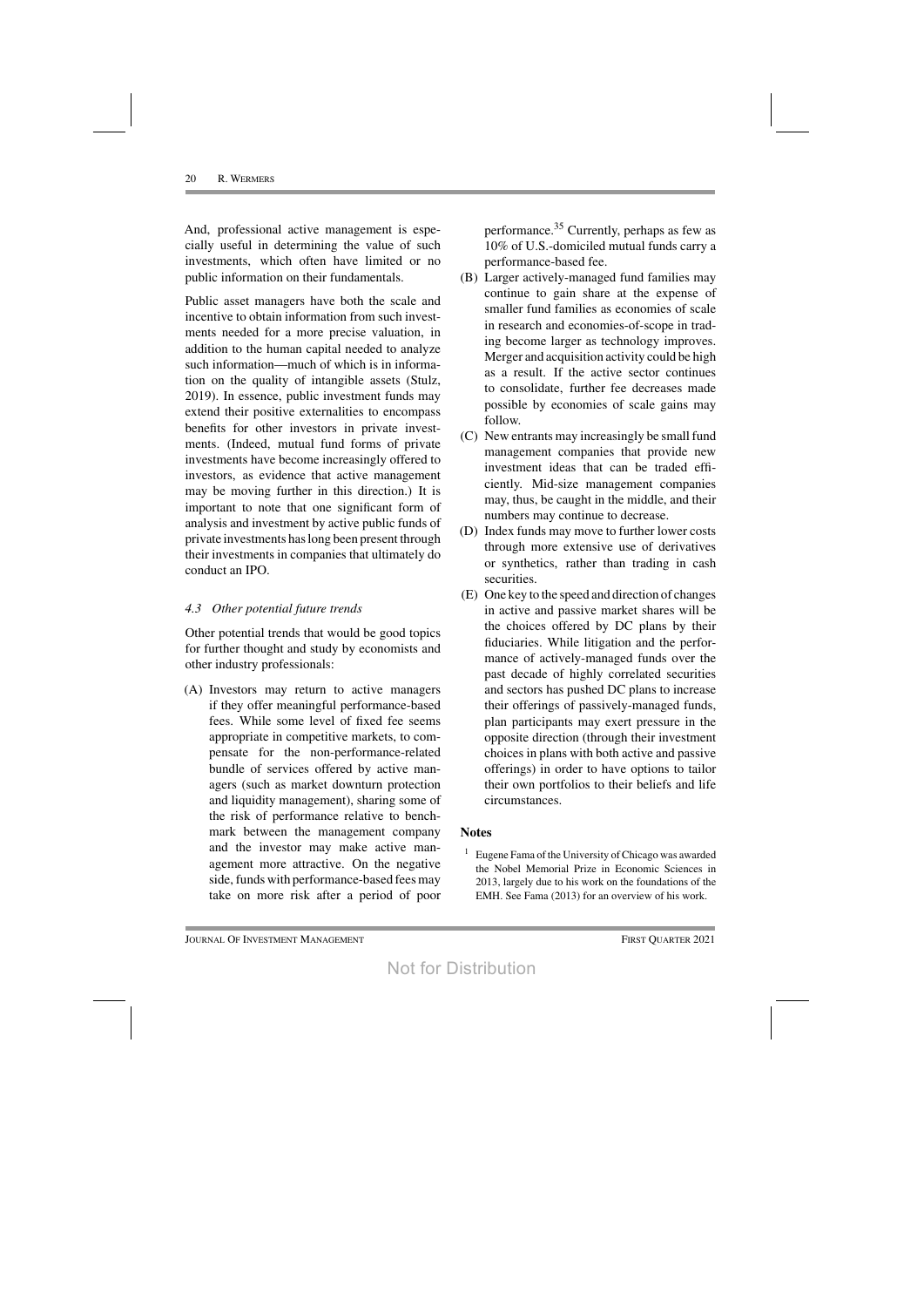- <sup>2</sup> Widely cited—and very interesting and readable papers on this topic include Hirshleifer (2015) and Lo (2004).
- <sup>3</sup> Note that the EMH may be better described as a set of cohesive ideas rather than a single unified theory.
- Several papers published in the late 1980s model timevarying expected returns of securities, based on timevarying levels of risk-aversion or systematic risk. See, for example, Fama and French (1989).
- <sup>5</sup> Often-cited studies in this area include Mayers and Rice (1979) and Dybvig and Ross (1985). These papers divide investors into two groups—"informed" and "uninformed"—and explore the equilibrium consequences of this bifurcation.
- <sup>6</sup> Of course, this depends on the "birthrate" of irrational investors relative to rational investors; P.T. Barnum's "There's a sucker born every minute" may apply here.
- $\frac{7}{1}$  In a seminal paper, Shleifer and Vishny (1997) lay out a model where rational investors face the risk of going bankrupt in the short run if they invest too heavily to profit in the long run from anomalies in the marketplace. In other words, rational investors do not fully exploit market anomalies because they cannot sufficiently borrow money, from risk-averse and impatient lenders, based on the expected long-term profits from exploiting anomalies, as they would be able to do in a frictionless market.
- For an excellent survey of the behavioral finance literature, as it applies to the behavior of investors, see Daniel and Womack (2001).
- <sup>9</sup> In the short run, fixed set-up costs and search costs may keep markets in an out-of-equilibrium state, even after fees are charged.
- <sup>10</sup> Real-world examples could include a superior quant model, co-location of a high-frequency trader with an exchange, or the invention of a new computer CPU with initially limited and very costly supply.
- A clear example is target-date funds, which actively manage the asset allocation as time-to-retirement approaches.
- <sup>12</sup> Consider investors with time-changing health conditions, or who support a dependent with time-changing needs. These investors will likely find it difficult to meet their risk/reward requirements using a static allocation to widely-available index funds and could well lack the time or expertise needed to update the allocation over time as needed. By contrast, an actively-managed solution, such as a lifecycle fund or a sector fund, that actively responds to changing health care costs may

better fit these investors' risk/return profile needs. The actively-managed solutionmay also be a component of a customized planmade by an investment adviserworking on behalf of this type of investor.

- <sup>13</sup> Index funds may also seek to replicate the return of a weighted average set of indexes. They may also purchase either all of the components of the index or only a representative sample. However, their ability to dynamically overweight or underweight sectors or securities in response to changing market conditions or investor preferences is greatly constrained, relative to active funds.
- <sup>14</sup> See, for example, Kacperczyk *et al.* (2014).
- <sup>15</sup> An authoritative survey is Barber and Odean (2013).<br><sup>16</sup> The Jarge amount of turnover in (nominally) passive
- The large amount of turnover in (nominally) passive ETFs, by institutions and individuals, is a largely unappreciated source of active management in markets often by traders who might fall under the classification of "noise traders," or those who trade based on incentives other than those presented by private information about true security or index valuations.
- <sup>17</sup> These papers use periodically-disclosed portfolio holdings of U.S. equity mutual funds, sourced from the SEC, in addition to quoted prices from the University of Chicago's CRSP stock database to compute hypothetical monthly portfolio returns during the 1975 to 1994 period.
- <sup>18</sup> In terms of the real economy, van Binsbergen and Opp (2018) provide evidence that existing stock market anomalies result in a significant misallocation of capital investment: overpriced stocks result in corporate managers applying a mistakenly low cost-of-capital to their investment projects, resulting in overinvestment, while underpriced stocks result in underinvestment.
- <sup>19</sup> Economic theory indicates that such positive externalities should, ideally, be rewarded through "internalizing the externalities" (Laffont, 1988). In practice, examples of such actions might include eliminating or reducing taxes on capital gains distributions from mutual funds, which much more heavily penalize investors in actively-managed funds. (Indeed, this is a major source of the competitive advantage of ETFs over non-ETF actively-managed mutual funds.)
- <sup>20</sup> A fund family that is self-described as being passive, but has discretion over the timing of "passive trades," and thus, may achieve a liquidity-provision based "alpha" through such discretionary trades, is the Dimensional Fund Advisor (DFA) family of funds. See Light (1993) and Keim (1999).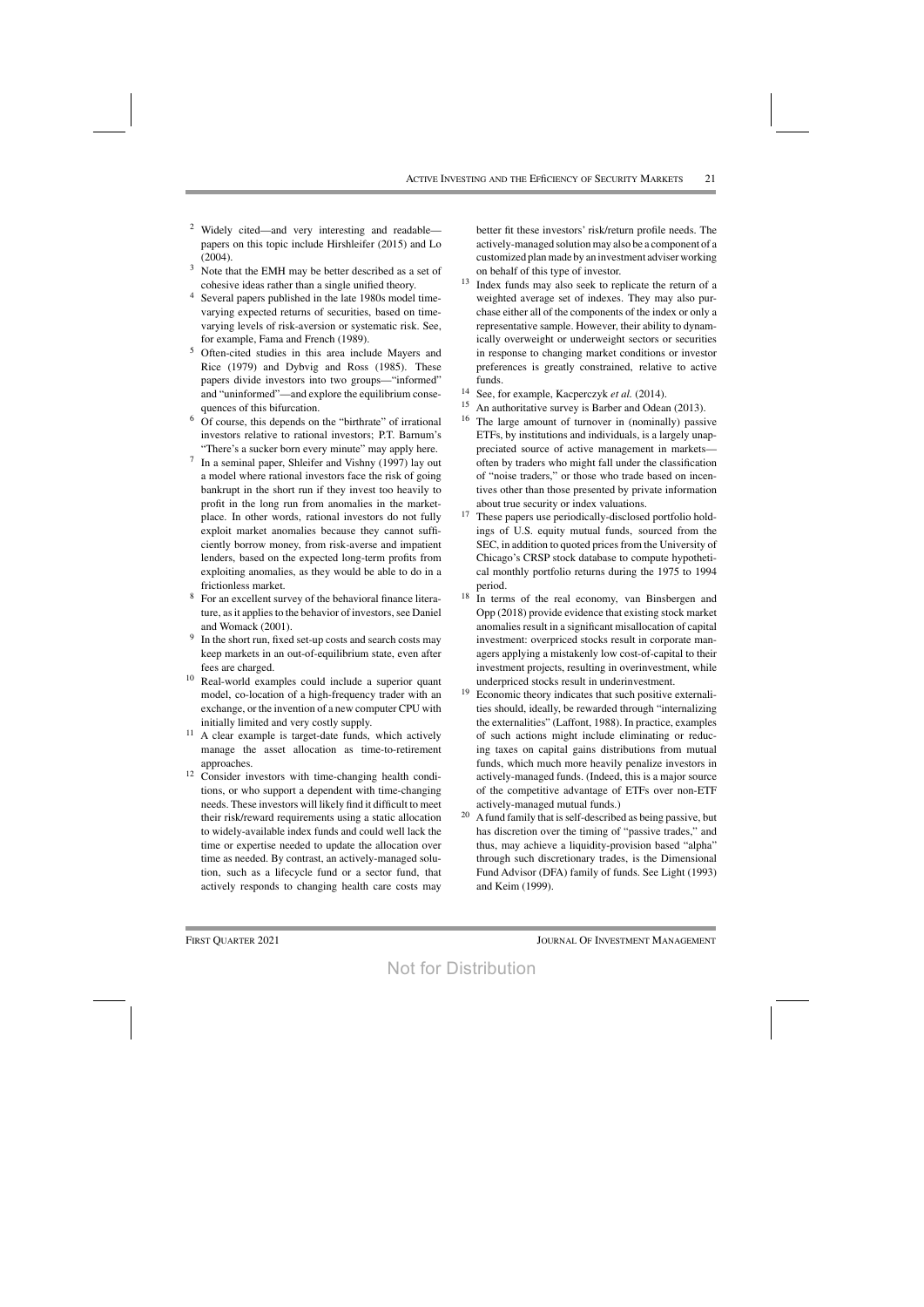- <sup>21</sup> As an example, the EMH postulates that investors should react almost instantaneously to an earnings surprise announcement by a corporation, while the BMH allows that many investors may react slowly and/or either under- or over-react to the news. Under either paradigm, news plays a central role in investor trading and price formation.
- <sup>22</sup> In the scholarly literature, Milgrom and Stokey's (1982) "no-trade theorem" is perhaps the earliest model of the potential for price changes in markets without trading after private information is received (through news or otherwise) and processed by some or all investors.
- $23$  An exception is the duty of passive investors to monitor their portfolio companies to fulfill their fiduciary responsibilities in terms of proxy voting. More on this issue to follow.
- <sup>24</sup> However, there is only weak evidence that institutions can predict the first unanticipated news bulletin on a particular corporate subject—at least as indicated by their trading of stocks during the days and minutes leading up to the first news release.
- <sup>25</sup> This channel is clearly consistent with the GS-EMH but could also be consistent with the BMH if institutional trading on news or on other information, such as changes in trading volume or market liquidity, does not immediately correct security prices.
- <sup>26</sup> This paper disputes the prior view of Appel *et al.* (2016), who claim that higher passive mutual fund ownership through the resulting large voting blocks of its investment management companies—is associated with a greater proportion of independent corporate directors, a greater tendency to remove takeover defenses, and more democratic voting rights among investors (e.g., less super-voting shares).
- The almost 100% correlation between the monthly assets under management of domestic equity index open-end mutual funds and domestic equity index ETFs over the time period shown in the figure reflects that ETFs have mainly served as a substitute for passive open-end funds during the time period shown, although some of this high correlation is attributable to the rising U.S. stock market.
- Potential reasons for the slower decline of activelymanaged world equity funds include greater frictions for gaining access to world equity index funds, perhaps as the result of institutional constraints (for example, bank-offered mutual fund families may not include a full range of index funds) or a greater difficulty in managing index funds that track less-liquid country indexes.

In addition, actively managed funds may offer higher value in more segmented (and potentially less efficient) world markets, relative to the U.S. market. See Banegas *et al.* (2013) for evidence of the value of active management in European markets among European-domiciled mutual funds.

- <sup>29</sup> Investor flows are a reasonable, but not perfect, gauge of investor preferences. Some investors may only rebalance among their mutual funds periodically (perhaps yearly), and some investors are constrained in their choice of funds (for example, they may be limited to a small group of funds in their defined-contribution plans, or by an investment mandate stipulated by their defined-benefit sponsor).
- <sup>30</sup> Interestingly, the relative shares of total index fund assets-under-management that are (1) held in IRAs, (2) held in employer-sponsored DC plans, and (3) held by other investors have remained somewhat steady at about 17%, 28%, and 55% over the 2007 to third quarter 2018 period—indicating that the shift from active to passive has been a broad, secular shift among all U.S. investors. Source of data: Investment Company Institute.
- $31$  Trading operations and most administrative functions likely have strong economies of scale for an index fund that tracks a broad and liquid index. However, other costs, such as investor education or litigation costs, may increase in proportion to asset under management. Recent competition has reduced broad index mutual funds to near-zero fees, indicating either that there are strong economies of scale or that broad index funds serve as a loss leader to attract assets to a fund family (or, perhaps both). In the latter, it suggests a strong complementarity in index funds and actively-managed funds—as investors may demand both in their portfolios, and are compelled to invest in both through the same management company, when possible.
- $32$  See Bogle (2018) for a discussion about the potential threats of excessive index ownership to effective corporate governance, which might lead to limits on the growth of index funds.
- <sup>33</sup> Doidge *et al.* (2018) and Center for Research in Security Prices (CRSP) Stock Index Database. Perhaps a better-framed question is whether the assets under management of active managers, relative to the total market capitalization of publicly traded equities, is a harbinger of the future of active management. See, for example, Pastor *et al.* (2015).
- Pricing such assets with a model rather than a market price especially makes an index fund exploitable by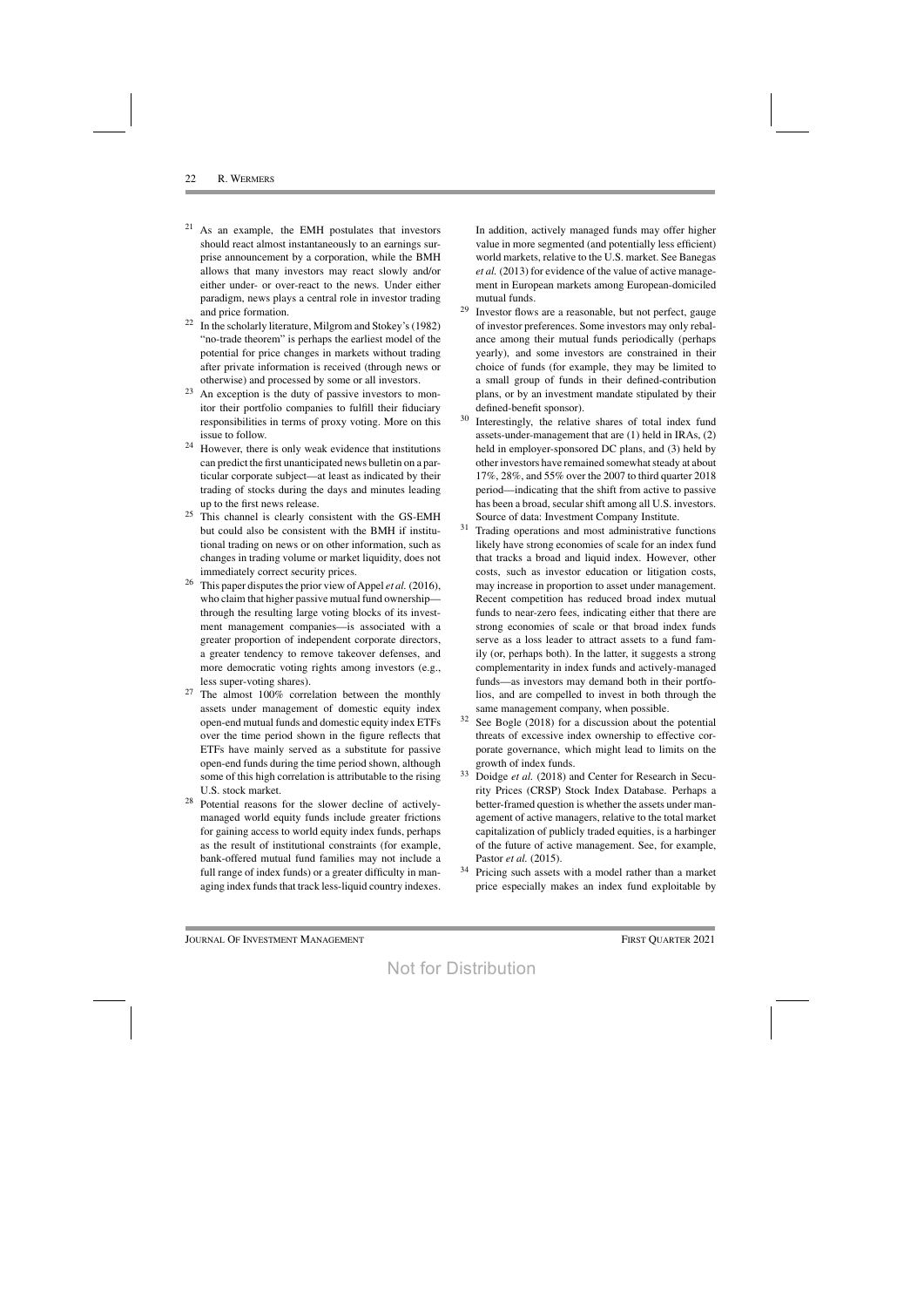sophisticated traders. By contrast, active managers can use more liquid assets to selectively meet redemptions.

<sup>35</sup> This risk-taking behavior appears to be related to the structure of performance-related fees that are used by such funds. See Elton *et al.* (2003) for further details.

#### **Acknowledgment**

I thank the InvestmentAdviserAssociation (IAA) for a grant that supported this work. I especially thank Theresa Hamacher and Karen Barr of the Active Manager Council of the IAA for their numerous and very helpful suggestions and criticisms. Indeed, Theresa and Karen very much helped to shape this paper. All opinions expressed in this paper are my own.

#### **References**

- Appel, I. R., Gormley, T. A., and Keim, D. B. (2016). "Passive Investors, not Passive Owners," *Journal of Financial Economics* **121**, 111–141.
- Banegas, A., Gillen, B., Timmermann, A., and Wermers, R. (2013). "The Cross-Section of Conditional Mutual Fund Performance in European Stock Markets," *Journal of Financial Economics* 699–726.
- Barber, B. M. and Odean, T. (2013). "The Behavior of Individual Investors," Chapter 22, *Handbook of the Economics of Finance*, Elsevier.
- Ben-Rephael, A., Kandel, S., and Wohl, A. (2012). "Measuring Investor Sentiment with Mutual Fund Flows," *Journal of Financial Economics* **104**, 363–382.
- Berk, J., and Green, R. (2004). "Mutual fund flows and performance in rational markets," *Journal of Political Economy* **112**, 1269–1295.
- van Binsbergen, J. H. and Opp, C. C. "Real Anomalies," *Journal of Finance*, forthcoming.
- Bogle, J. C. (2018). "Bogle Sounds a Warning on Index Funds," *Wall Street Journal* **29**.
- Coval, J. and Stafford, E. (2007). "Asset Fire Sales (and Purchases) in Equity Markets," *Journal of Financial Economics* **86**, 479–512.
- Da, Z., Gao, P., and Jagannathan, R. (2010). "Impatient Trading, Liquidity Provision, and Stock Selection by Mutual Funds," *Reviewof Financial Studies* **24**, 675–720.
- Daniel, K., Grinblatt, M., Titman, S., and Wermers, R. (1997). "Measuring Mutual Fund Performance with

Characteristic Based Benchmarks," *Journal of Finance* **52**, 1035–1058.

- Daniel, K. D. and Womack, K. L. (2001). "Behavioral Finance," in *Handbook of Modern Finance*, edited by Dennis E. Logue and James K. Seward, Warren, Gorham & Lamont.
- Doidge, C., Kahle, K. M.,Andrew Karolyi, G., and Stulz, R. M. (2018). "Eclipse of the Public Corporation or Eclipse of the Public Markets?" *Journal of Applied Corporate Finance* **30**, 8–16.
- Dybvig, P. H. and Ross, S. A. (1985). "Differential Information and Performance Measurement Using a Security Market Line," *Journal of Finance* **40**, 383–399.
- Elton, E. J., Gruber, M. J., and Blake, C. R. (2003). "Incentive Fees and Mutual Funds," *Journal of Finance* **58**, 779–804.
- Fama, E. F. (2013). "Two Pillars of Asset Pricing," Nobel Prize Lecture. Available at: https://www.nobelprize.org/ prizes/economic-sciences/2013/fama/lecture/.
- Fama, E. and French, K. R. (1989). "Business Conditions and Expected Returns on Stocks and Bonds," *Journal of Financial Economics* **25**, 23–49.
- Grinblatt, M., Titman, S., and Wermers, R. (1995). "Momentum Investment Strategies, Portfolio Performance, and Herding: A Study of Mutual Fund Behavior," *American Economic Review* **85**, 1088–1105.
- Grossman, S. J. and Stiglitz, J. E. (1980). "On the Impossibility of Informationally Efficient Markets," *American Economic Review* **70**, 393–408.
- Heath, D., Macciocchi, D., Michaely, R., and Ringgenberg, M. C. (2019). "Do Index Funds Monitor?" Working Paper, European Corporate Governance Institute (*SSRN*).
- Hendershott, T., Livdan, D., and Schürhoff, N.(2015). "Are InstitutionsInformedAbout News?" *Journal of Financial Economics* **117**, 249–287.
- Hill, J., Nadig, D., and Hougan, M. (2015). "A Comprehensive Guide to Exchange-Traded Funds (ETFs)," CFA Institute Research Foundation.
- Hirshleifer, D. (2015). "Behavioral Finance," *Annual Review of Financial Economics* **7**, 133–159.
- Huang, A., Tan, H., and Wermers, R. (2019). "Institutional Trading around Corporate News: Evidence from Textual Analysis," *Review of Financial Studies*, forthcoming.
- Irvine, P., Lipson, M., and Puckett, A. (2007). "Tipping," *Review of Financial Studies* **20**, 741–768.
- Jackson, R. J. (Jr.), and Solomon, S. D. (2019). "What's Really in Your Index Fund?" *The New York Times*, February 18.